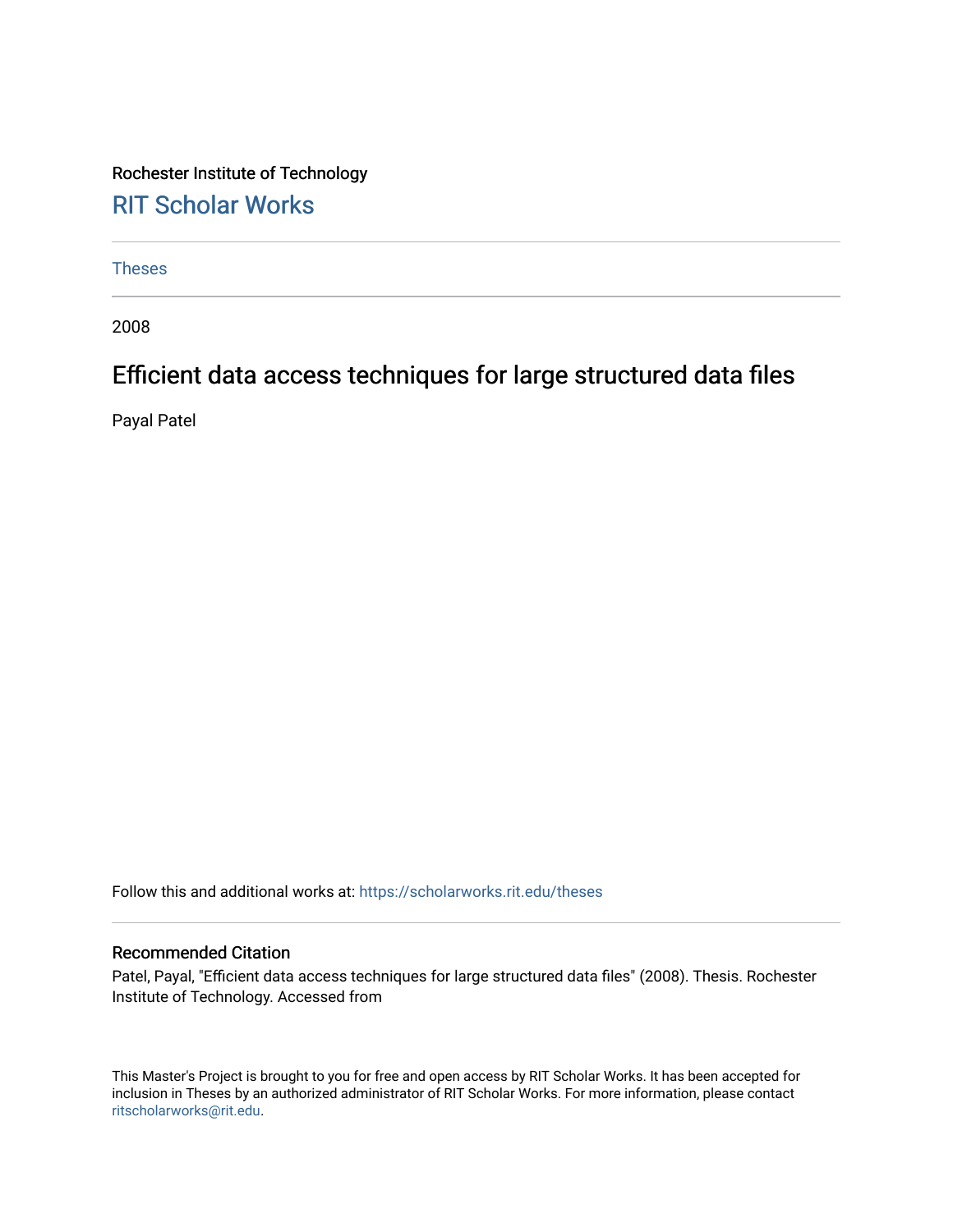# **Master's Project Final Report**

# **Efficient Data Access Techniques for Large Structured Data Files**

# **Payal A Patel pap1851@cs.rit.edu Rochester Institute of Technology**

**Chairman: Hans Peter Bischof \_\_\_\_\_\_\_\_\_\_\_\_\_\_\_\_\_\_\_\_\_\_\_\_\_\_\_**  Reader : Rajendra K. Raj **\_\_\_\_\_\_\_\_\_\_\_\_\_\_\_\_\_\_\_\_\_\_\_\_ Observer : Reynold Bailey \_\_\_\_\_\_\_\_\_\_\_\_\_\_\_\_\_\_\_\_\_\_\_\_\_\_\_**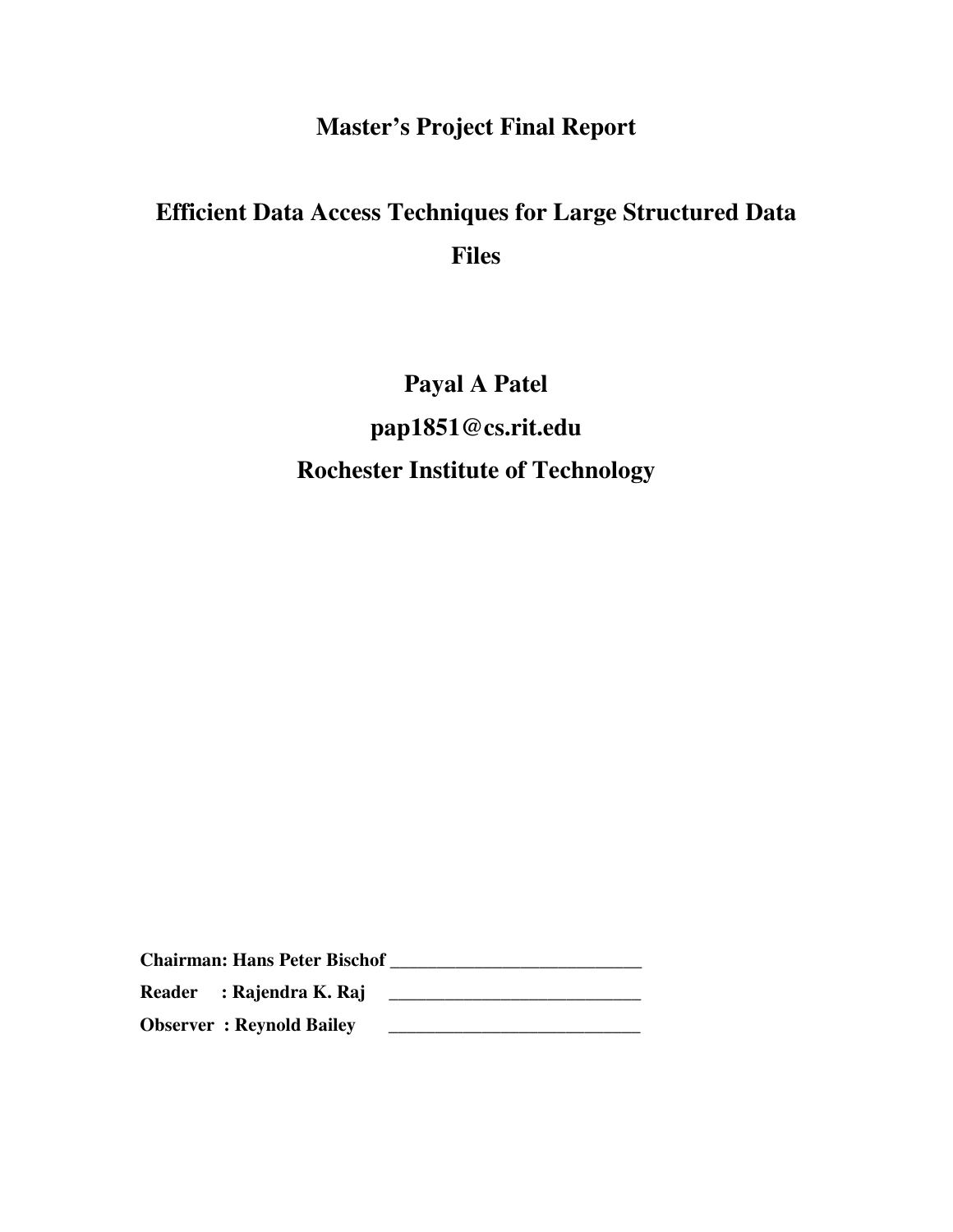# **Table of Contents**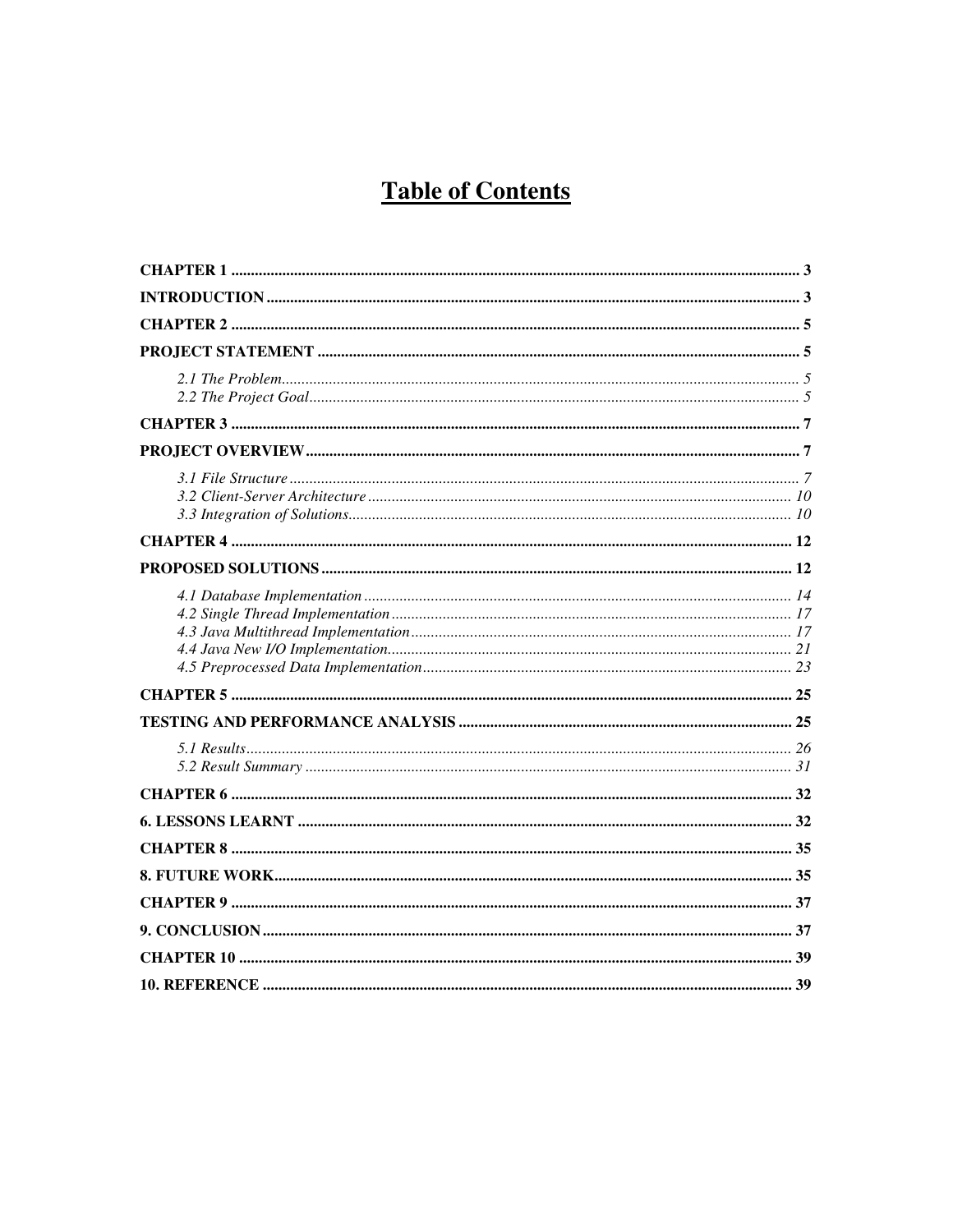#### **Introduction**

GRAPEcluster is a project carried out at RIT through the collective efforts of students, post-doctorate workers and faculty from the Astrophysics and Computer Science departments. This group mainly concentrates on the formation and evolution of galactic nuclei and super massive black holes by developing new algorithms, creating visualization software and performing other scientific research. An extremely powerful and extensible visualization program called Spiegel has been developed by this group to visualize the data in 3-D thereby facilitating the exploration and study of the data through time and space.

Data used for the visualization program is provided by the Astrophysics department. This raw data has to be processed and visualized for understanding the intricate behavior of astrophysical strong gravity systems. A distinct characteristic of astrophysics data is its enormously large volume. The raw data file can typically be on the order of gigabytes or terabytes. Some type of High Performance File System (HPFS) or Specialized File System (SFS) is used for storing and managing such a large quantity of data.

 A HPFS is a file system that is installed in the operating system (OS) to provide faster access to large hard drives. From a performance point of view a HPFS provides excellent throughput by using advanced data structures, intelligent caching, contiguous memory allocation, read-ahead and deferred write mechanisms. But for applications that require faster data access many factors apart from the disk throughput like network delays, I/O bottlenecks etc may affect the performance of file I/O operations.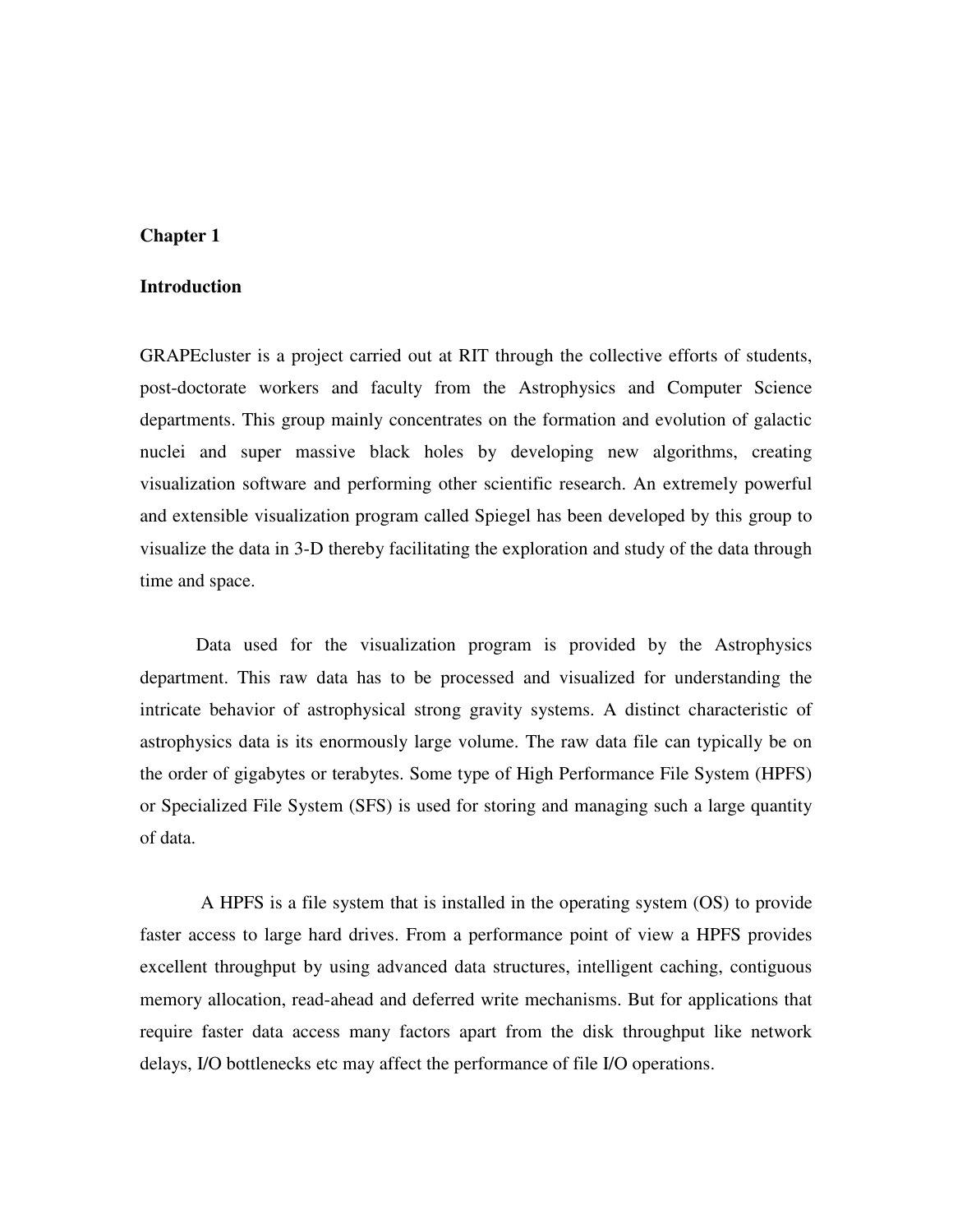The project focuses on programming solutions like multi-threaded reading, preprocessing of data, and using memory mapped files provided by the Java New I/O API to reduce I/O bottlenecks which is one of the major performance degrading factors for faster data access. The project also explores the possibility of utilizing databases as a solution to study and compare the performance of database querying over flat file reading.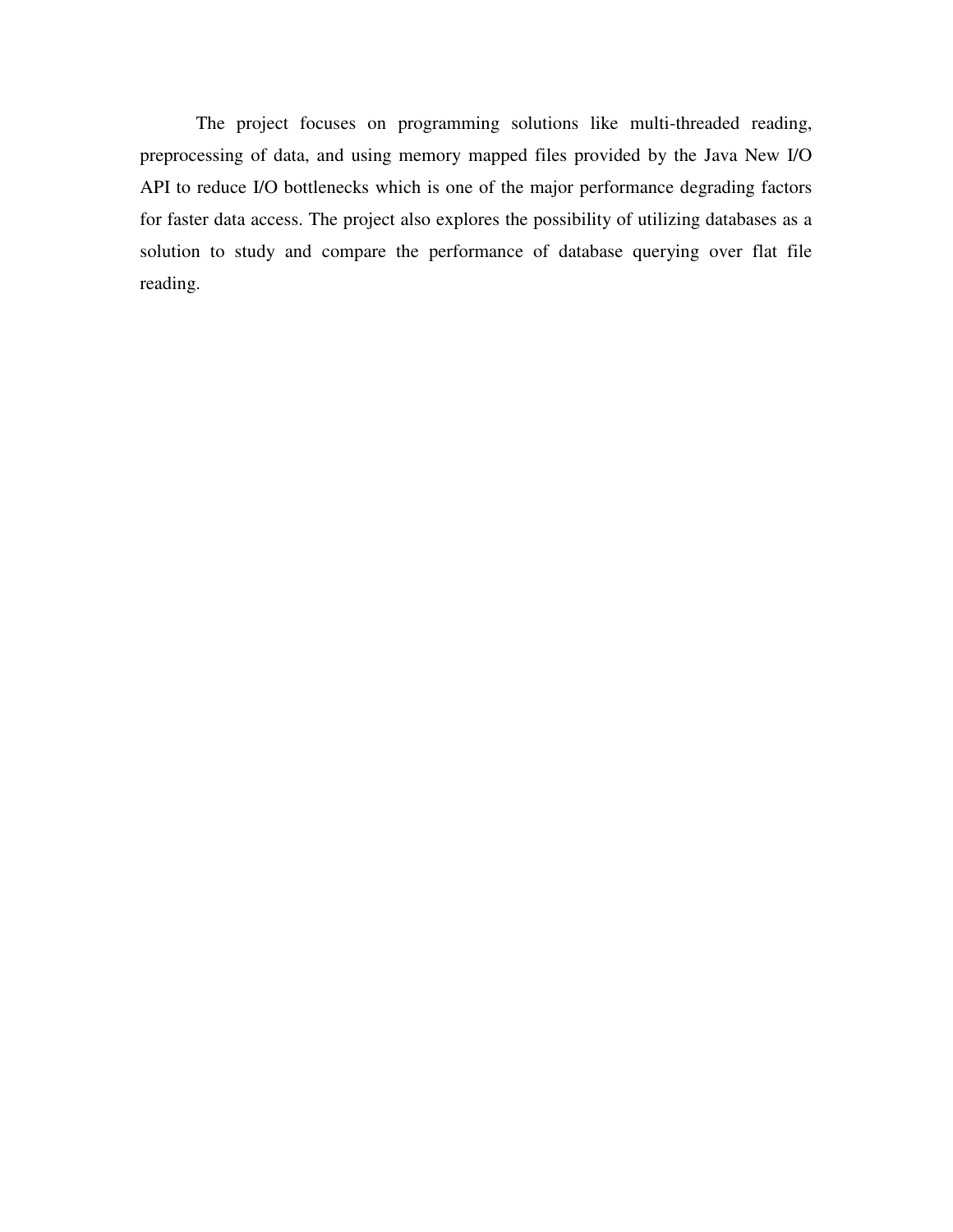### **Project Statement**

This section describes the problem with the Spiegel project and presents the goal of this project and how it intends to resolve the defined problem.

#### **2.1 The Problem**

The background for the problem on hand is accessing the large volume of raw data produced by the Astrophysics department efficiently in order to enable a faster visualization process in the Spiegel project. The use of better processing power, improved network bandwidth, HPFS etc could not address the underlying I/O problems associated with the file system which is one of the major performance limiting factors. For performance gains specifically file I/O problems have to be resolved. The project studies these issues and suggests solutions to minimize their effects.

# **2.2 The Project Goal**

The goal of this project is to provide solutions that may reduce the time taken by I/O operations accessing data in the Spiegel project.

The following approaches are suggested to solve this purpose.

- 1. Databases
- 2. Single Thread Implementation
- 3. Multi-threading with Java I/O and Java API
- 4. Java New I/O
- 5. Data preprocessing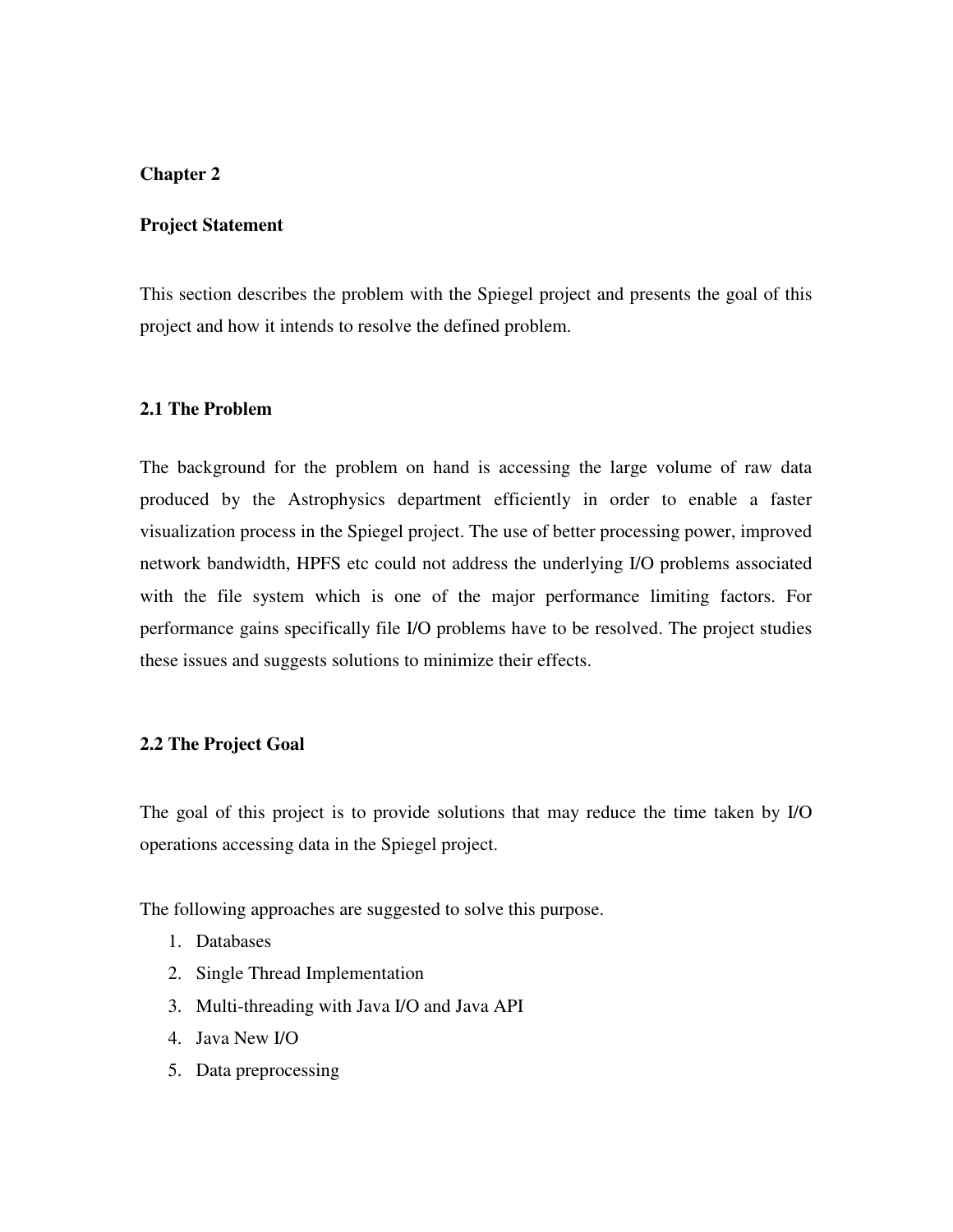Section 4 describes these solutions and section 6 further describes their result and performance.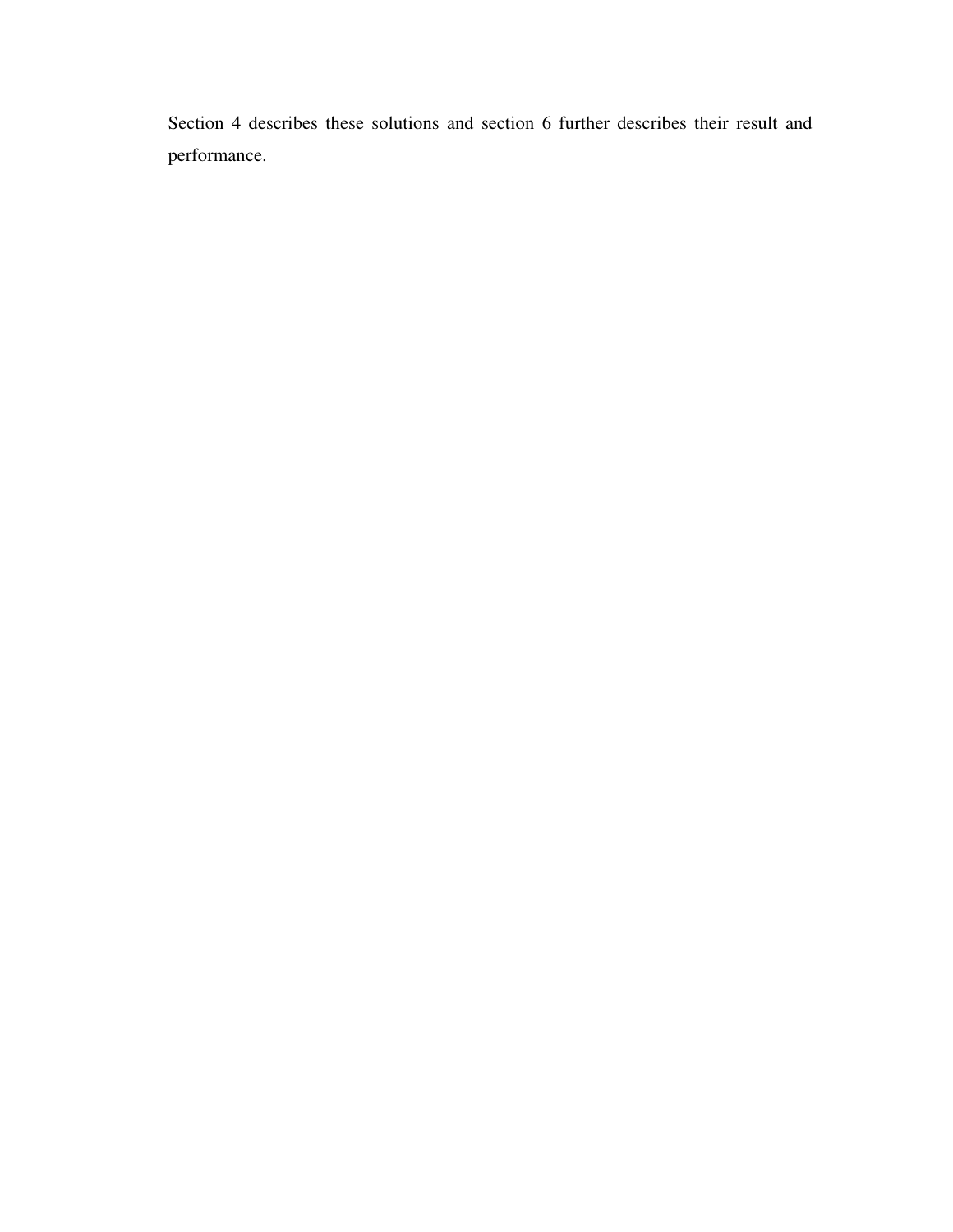#### **Project Overview**

This section gives an overview of the client-server architecture used for the Spiegel simulation, the format of the file generated by the simulation, its structure, size, field names etc. It also describes how the proposed solutions will fit in the existing Spiegel project.

#### **3.1 File Structure**

Data generated by the Spiegel project simulation program is structured. It has a fixed format and length. The data contains information about particles in space such as the particles time of presence, mass, position, density, time of birth etc. Every particle is identified by a unique Id and a Time marker that indicates the time at which that particle was last observed. The diagram below gives a graphical view of the data format. Not all particles are equally important and needed for creating visualization at all times. This results in other issues discussed later.

#### id  $time |x|y|z|vx|vy|vz|pot|h|u|rho|T|$ tob | ipt | icomp igal icol

Data in the file is sorted in ascending order on the basis of time at which the particles were observed. The data is not uniformly distributed throughout the file i.e. not all particles are observed at all times. For the visualization process it is necessary to have data of all particles starting from time 0, where all particles are assumed to be present, till the time requested by the client. In the event a particle is not present at the specified time the missing particles have to be fetched from the time they were last observed. Figure below presents a snapshot of a file containing raw data.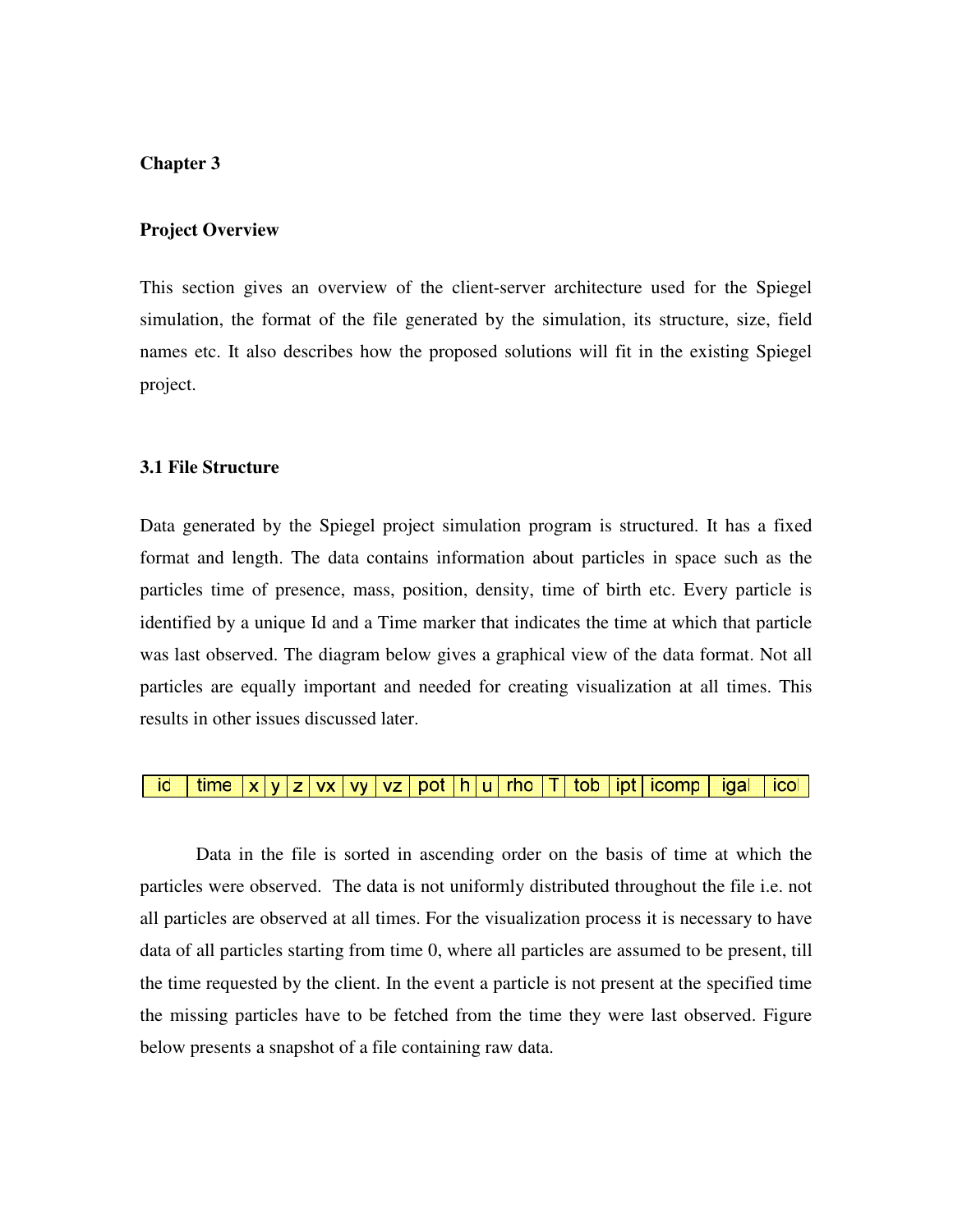| 1 0.00000000 -0.00288544 -0.00112951 -0.00537980 0.00313501 -0.00115704 0.00004673 -<br>3.17252622 -9.69359031 -1.25666093 |  |
|----------------------------------------------------------------------------------------------------------------------------|--|
| 2 0.10000000 -0.00288544 0.59887049 0.19462020 -0.37811605 -0.00115704 0.00004673<br>0 80549350 -2 43092779 -1 74371104    |  |
| 1 0.10000000 0.24765595 -0.55857823 0.00124520 0.85674384 0.38421832 -0.00506054 -<br>1.24900656 2.61642645 -0.27447928    |  |
| 5 0.20000000 -0.00288544 -0.80112951 0.39462020 0.30813586 -0.00115704 0.00004673<br>0.30345306 1.12249357 -0.84288302     |  |
| 4 0.20000000 -0.13408739 -0.04124189 -0.00803902 0.26236334 -0.83217160 -0.00630693<br>8 20092540 -12 63855139 -2 14713681 |  |
| 3 0.20000000 -0.13408739 -0.04124189 -0.00803902 0.26236334 -0.83217160 -0.00630693<br>8.20092540 -12.63855139 -2.14713681 |  |
| 5 0.30000000 0.24765595 -0.55857823 0.00124520 0.85674384 0.38421832 -0.00506054 -<br>1.24900656 2.61642645 -0.27447928    |  |
| 6 0.30000000 0.24765595 -0.55857823 0.00124520 0.85674384 0.38421832 -0.00506054 -<br>1.24900656 2 61642645 -0.27447928    |  |

Figure: Snapshot of raw data file.

From the file snapshot shown above, it is observed that at time 0.00 only particle with Id 1 was visible, at time 0.1 particle with Id 1 and Id 2 were visible, at time 0.2 particles with id 3, 4 and 5 and at time 0.3 particles with Id 5 and 6 only were visible. This is what is meant by not "uniformly distributed". Certain gaps may exist in the file as clearly seen in the file snapshot above. These gaps indicate that either the particle with a particular Id was never seen till that time or it ceased to be visible after some time. For the visualization process, all particles that were visible till the requested time need to be fetched which mean that these particle gaps have to be filled. In order to do so the file is read from time 0 till the requested time. For example for time request 0.2 the particle fetched will be as shown below: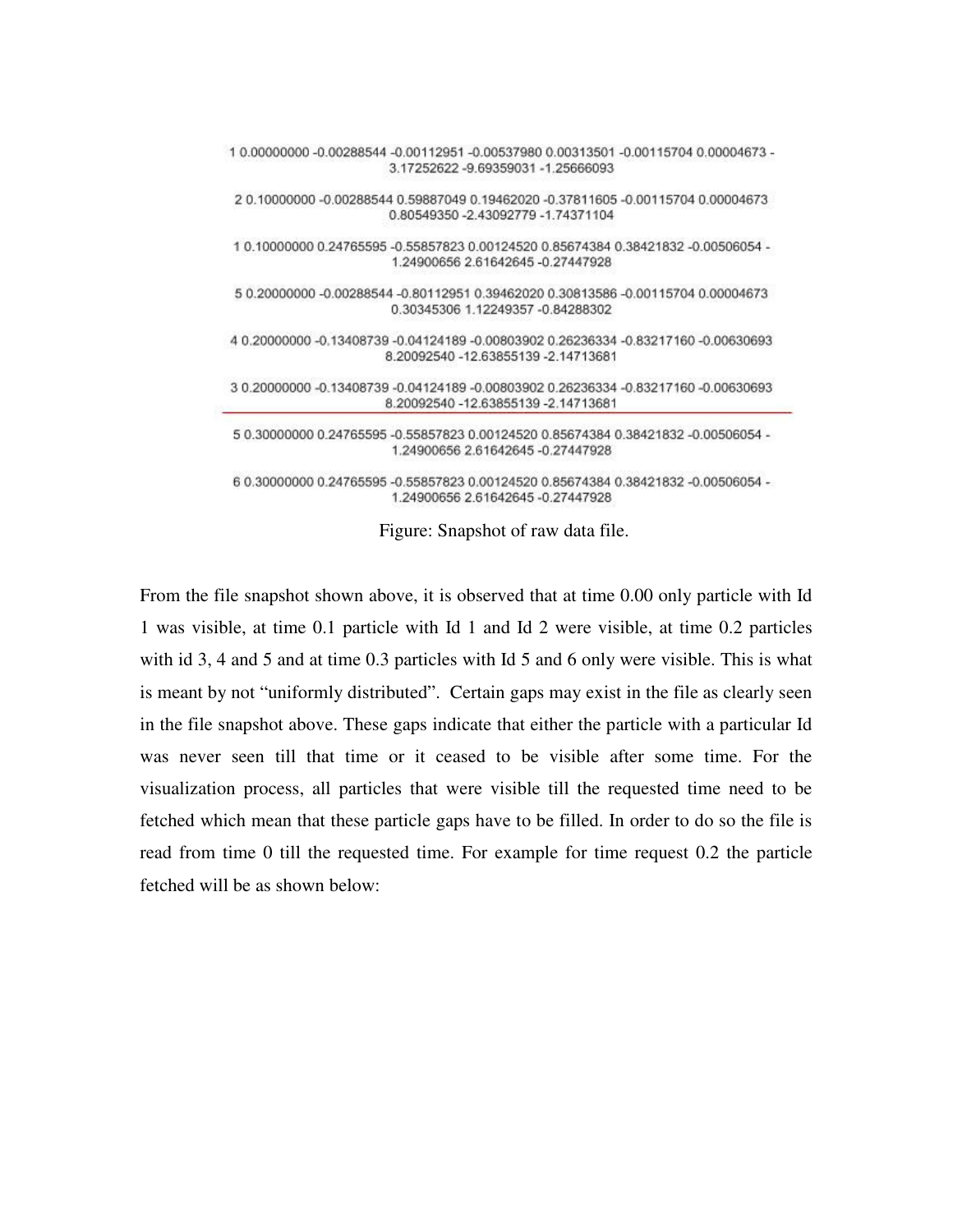5 0.20000000 -0.00288544 -0.80112951 0.39462020 0.30813586 -0.00115704 0.00004673 0.30345306 1.12249357 -0.84288302 4 0.20000000 -0.13408739 -0.04124189 -0.00803902 0.26236334 -0.83217160 -0.00630693 8.20092540 -12.63855139 -2.14713681 3 0.20000000 -0.13408739 -0.04124189 -0.00803902 0.26236334 -0.83217160 -0.00630693 8.20092540 -12.63855139 -2.14713681 2 0.10000000 -0.00288544 0.59887049 0.19462020 -0.37811605 -0.00115704 0.00004673 0.80549350 -2.43092779 -1.74371104 10.100000000.24765595-0.558578230.001245200.856743840.38421832-0.00506054-1.24900656 2.61642645 -0.27447928

Figure: Resultant data for the request of data time 0.2

Particles with particle Id 1 and 2 were seen at time 0.1 but were not visible at time 0.2. So to serve the request for data at time 0.2, the file is read from time 0 till time 0.2. This way all particles seen till time 0.2 will be fetched from the time they were last visible.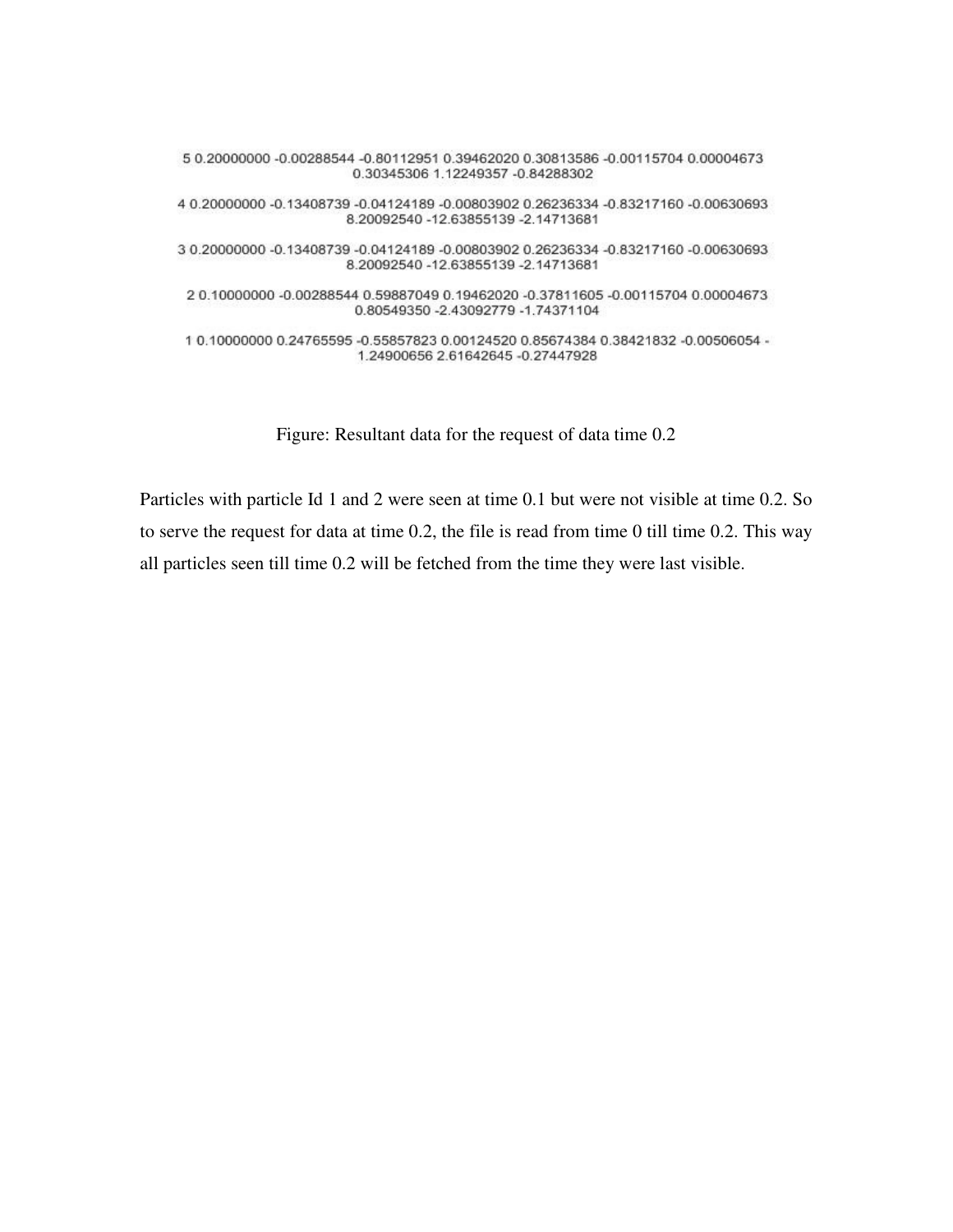# **3.2 Client-Server Architecture**

Figure 1 depicts the client server architecture of the Spiegel project used and simulated in this project.



Figure 1: Client-Server Architecture

The client and the server can be located on the same or different machines. The visualization simulates behavior of particles over a specified range of time. Depending on the time frame, the client requests data from the server which in turn fetches data from files stored locally on the server or on some remote server and responds back with the requested information.

# **3.3 Integration of Solutions**

The proposed solutions are applicable on the server side and will guide the server for file reading. Based on the implementation chosen sequential file reading, multi-threaded file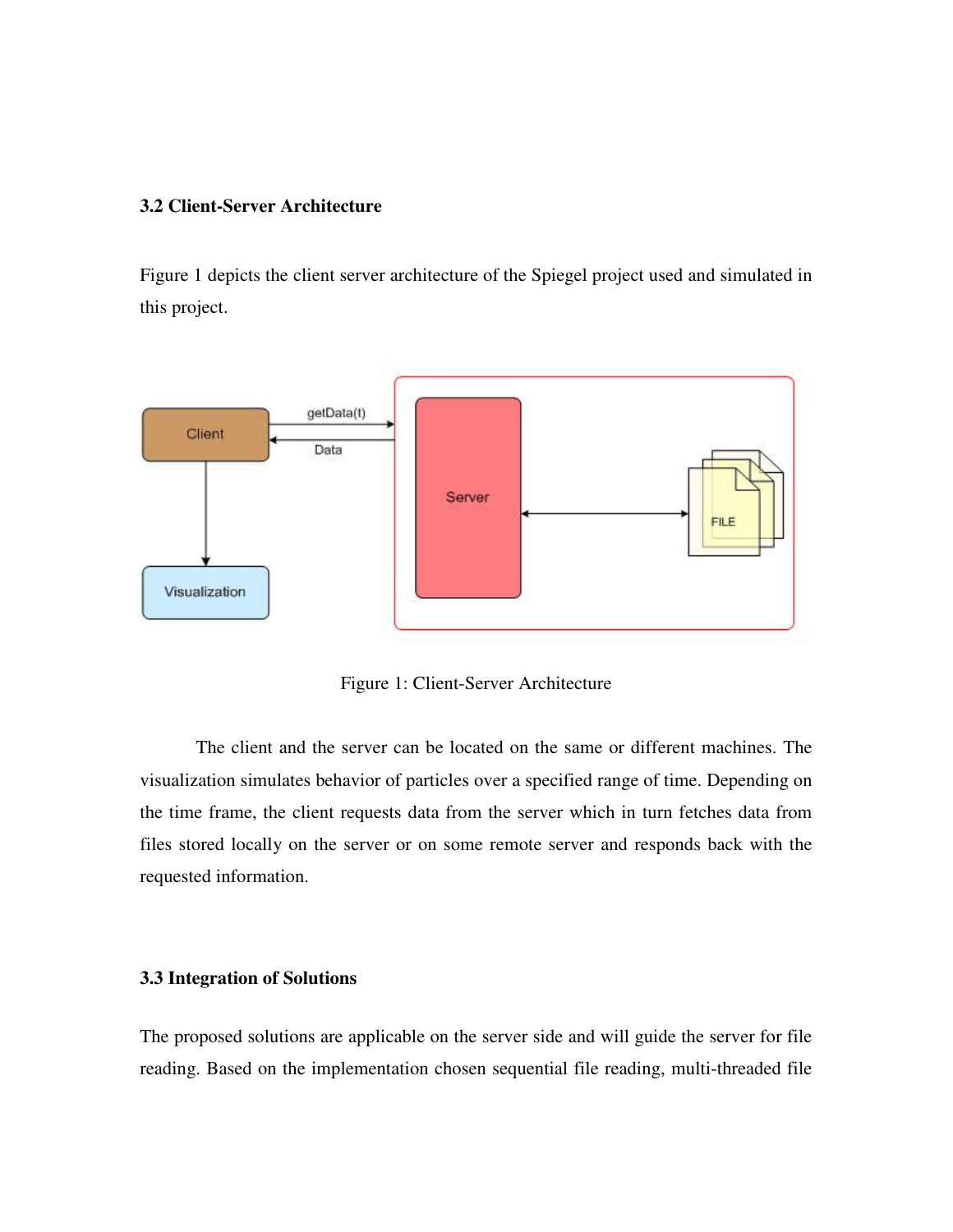reading, memory mapped file reading or database querying will be executed by the server to serve the client request.

Diagram 2 below shows how the solutions are integrated on the server side. The project provides an additional layer between the existing server and the files guiding the server through the file reading process.



Figure 2: Integration of Solutions in the existing Spiegel project client-server framework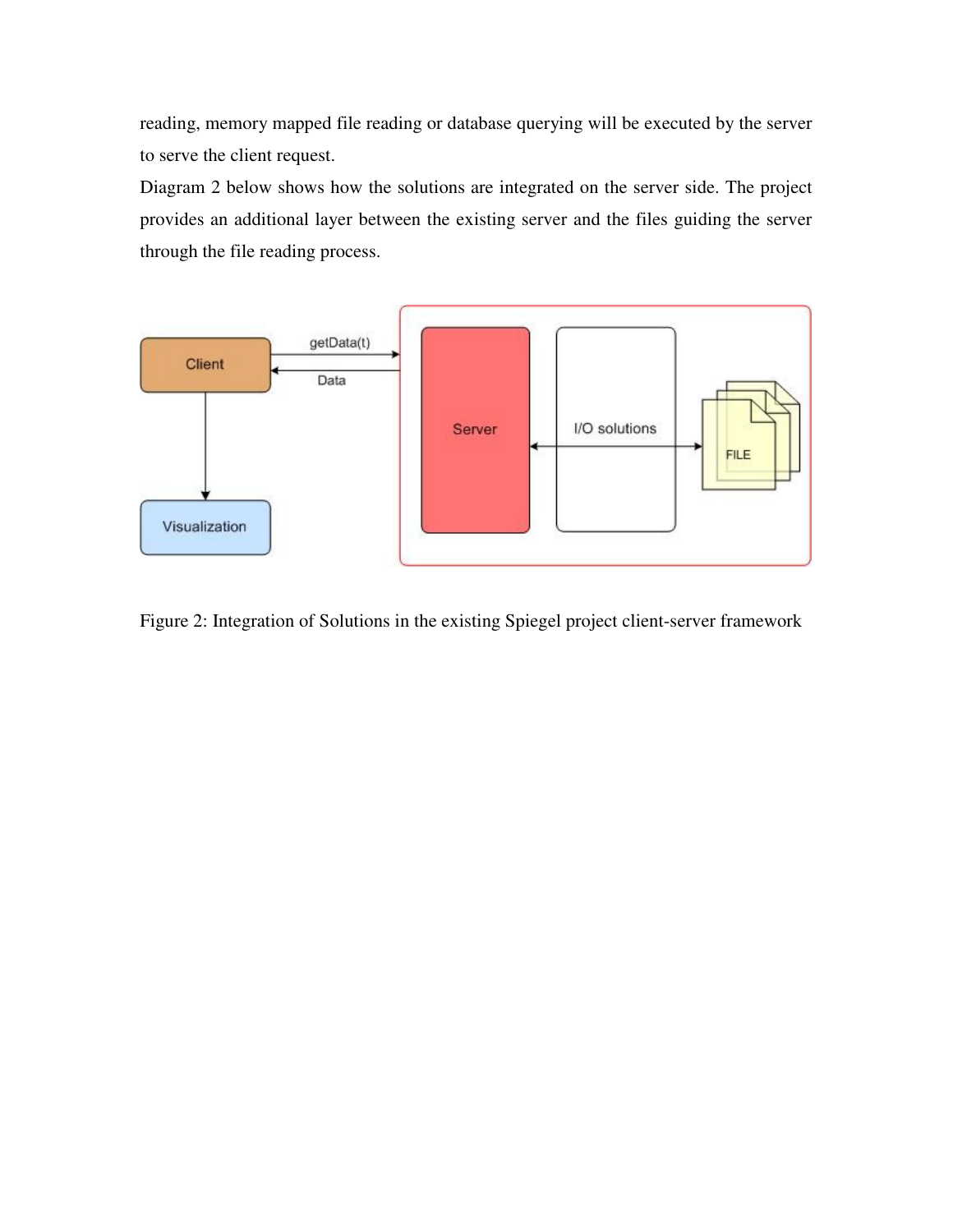#### **Proposed Solutions**

The main goal of the project is to improve I/O performance of the system used for the visualization process. The following ideas are proposed to improve the current performance.

- 1. Database Implementation
- 2. Single Thread Implementation
- 3. Java Multithread Implementation
- 4. Java new I/O
- 5. Preprocessed data Implementation

Figure 3 depicts the working of the client-server model in the Spiegel project after the integration of the proposed solutions. The server takes requests from the client and based on the implementation chosen by the client the file is accessed through the proper mechanism. Irrespective of the method used by the server to read the file, the data received from and sent to the client is always in the same format. An exception exists for the Preprocessing implementation (Section 4.5) where the client specifies fields of interest.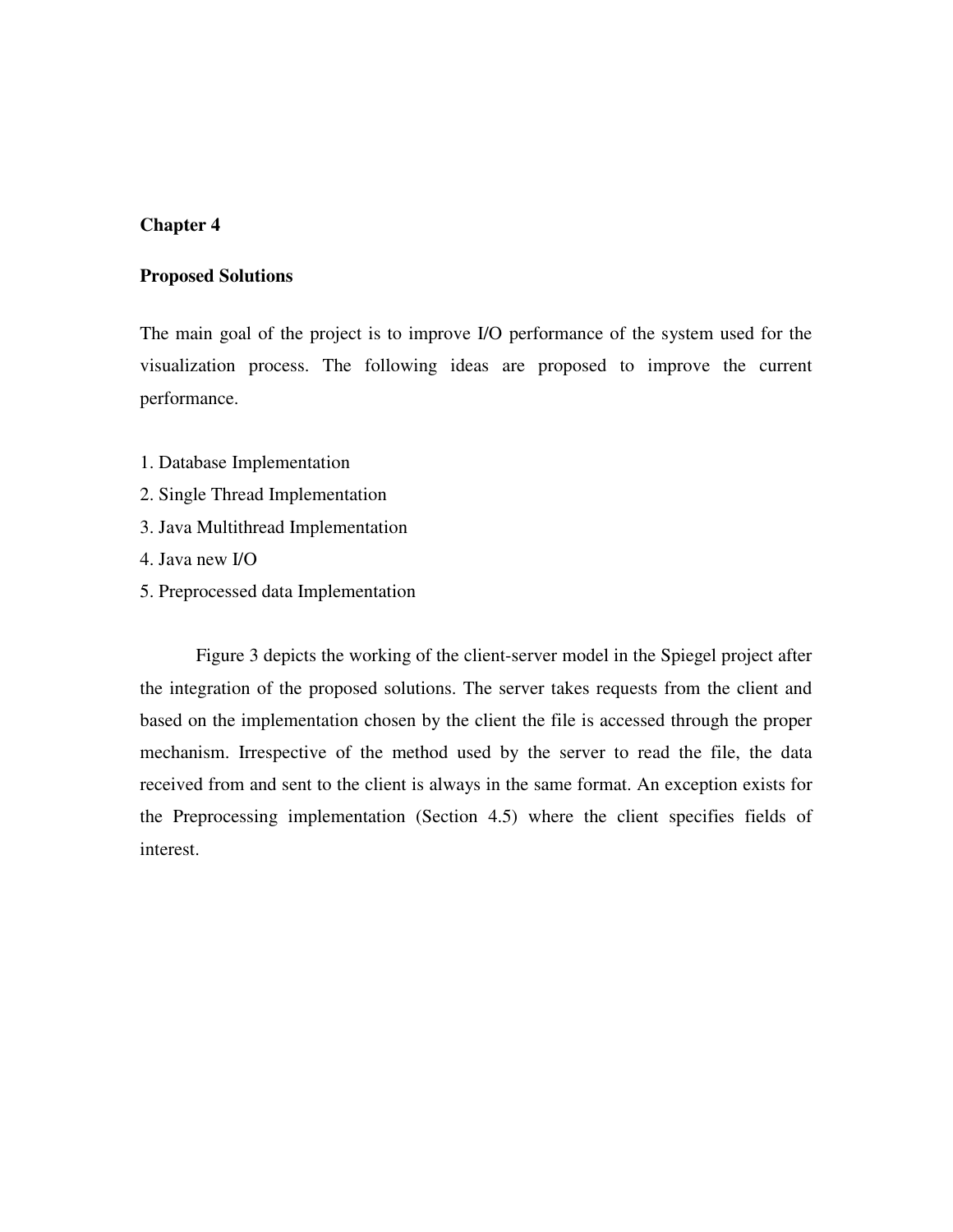

Figure 3: Client-Server Architecture with proposed solutions integrated.

Figure 4 presents the interface design used for implementing the proposed solutions in this project.



Figure 4: Interface diagram for the proposed solution.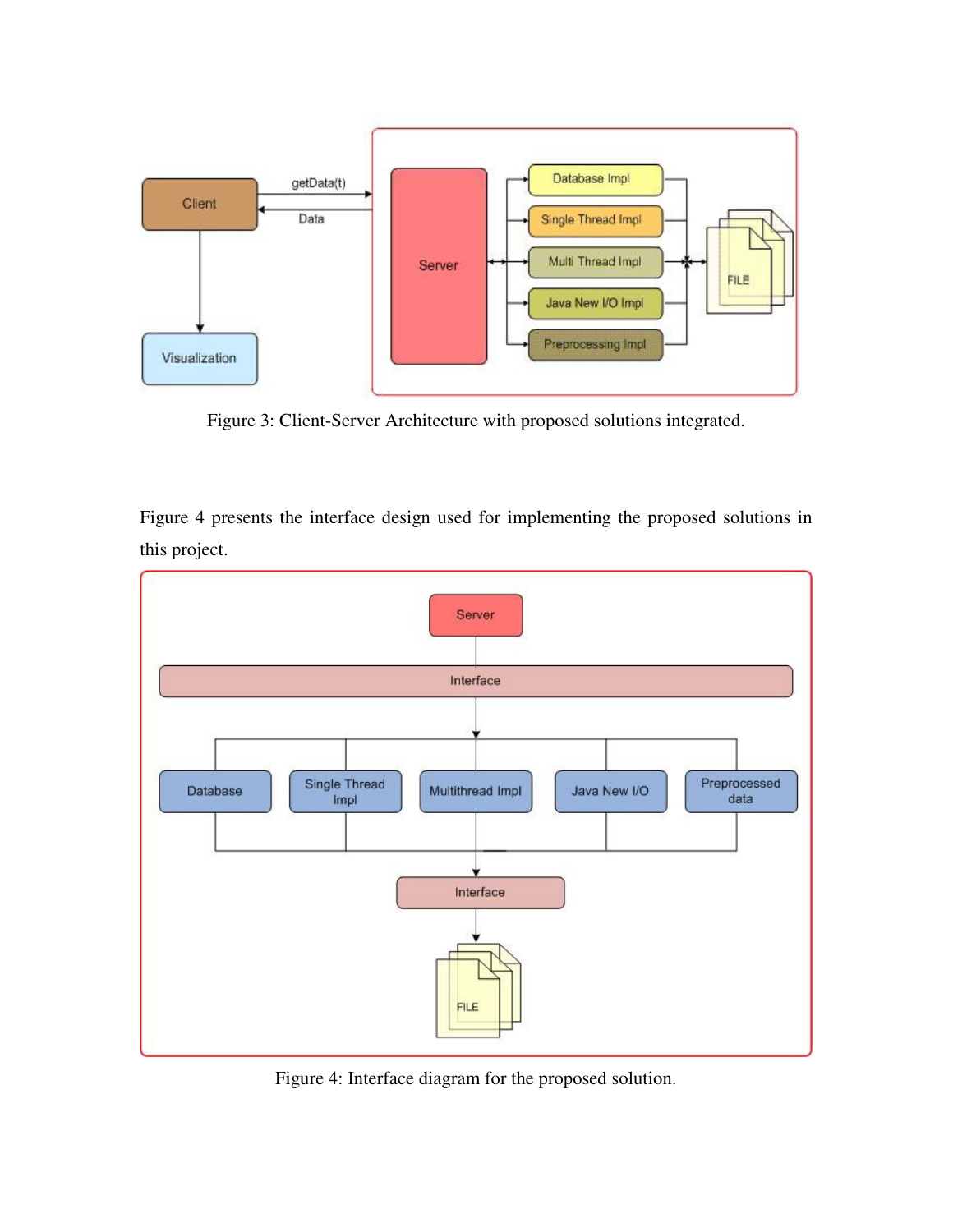The interface diagram in Figure 4 shows how this project can be expanded in the future by incorporating different solutions. Any class by implementing both the interfaces can communicate between server and file. If implementing the Server interface it can receive arguments from the server that the server gets from the client and by implementing the File interface it fetches data from the file in a particular fashion based on the received parameters and sends it back to the server. This way irrespective of knowing how other methods are implemented allows new solutions to be added to this framework without making major modifications to the architecture.

#### **4.1 Database Implementation**

It was thought that database querying would be more efficient than reading a flat file because database uses mechanisms like indexing, hashing, clustering etc to optimally store data so as to enable faster data access and minimize disk reads while querying. Moreover the physical layer of the databases can also be designed to reduce the number of disk reads during database querying.

This implementation involves extra processing in the form of creating tables and loading the then raw data into appropriate tables before a query is sent to the database. Firstly the raw data file is loaded into the database in a table having the same name as that of the filename with Time and Id fields together forming a composite key. The reason for using Time and Id as the composite key is because at any given time t a particle with a certain Id will only be seen once. Hence this combination is always going to be unique and thusly can serve as a key for the table. Once data is loaded in the database, a table called TimeId containing the Time and Id columns is created. The table associates time and all the particles present at that time in one single row. This table is created so that whenever a client sends a request for particles at a particular time t, the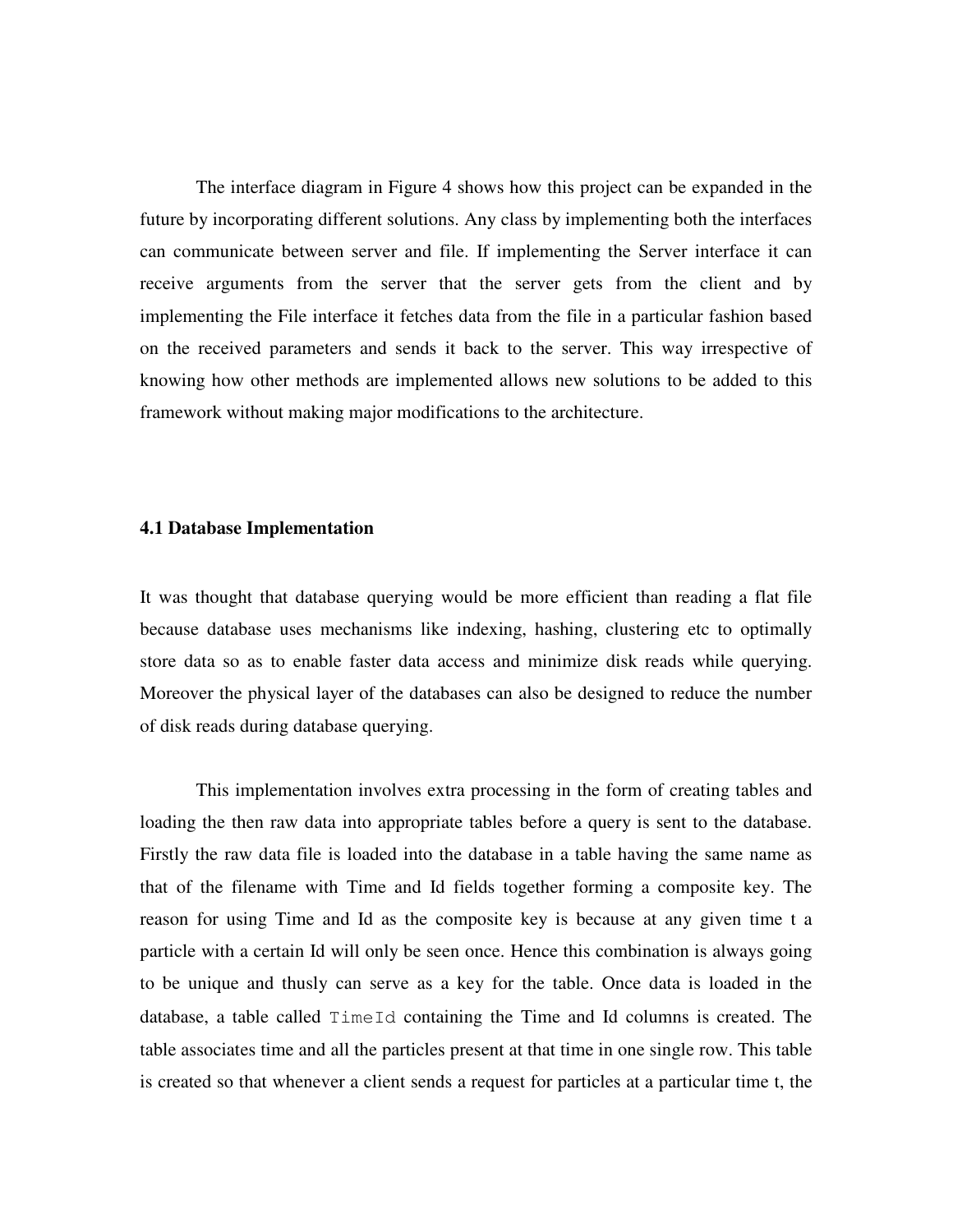TimeId table is first checked for missing particles at that time. The raw file, illustrated in figure 5, is stored in the database and figure 6 depicts the  $TimeId$  table.

| 1d             | <b>Time</b> | Iх             | r v         | z       | <b>AVX</b> | <b>Vy</b> | VZ.      | pot             | ın       |          | rho      |               | tob           | ipt      | icamp <sub></sub> | ligal   | 100         |
|----------------|-------------|----------------|-------------|---------|------------|-----------|----------|-----------------|----------|----------|----------|---------------|---------------|----------|-------------------|---------|-------------|
|                | 0.0         | 11.1           | $-44$       | $-18.1$ | 1.1        | $\cdots$  | 111      | 11 <sup>2</sup> | 1.1      | $\cdots$ | 11       | 11            | 1.8           | 111      | $+1$              | $-0.01$ | $-0.1$      |
| $\overline{2}$ | 0.0         | $\overline{1}$ | $-44$       | $-24$   | 44         | $-41$     | $-44.$   | 41.7            | $-41$    | 4.6      | $-4.6$   | $-214$        | $\rightarrow$ | $-41$    | $+1$              | 1.4     | <b>Card</b> |
| 3              | 0.0         | $\sim$         | <b>COLL</b> | $-2.5$  | $\cdots$   | $\cdots$  | $\cdots$ | $\cdot$         | $\cdots$ | $\cdots$ | $\cdots$ | $\cdots$      | $\cdots$      | $\cdots$ | $\cdots$          | $-$     |             |
|                | 0.1         | $\cdot$        | $-44.$      | $-$     | $-$        | $-4 +$    | $-4 + 1$ | $+1$            | 124.91   | $-$      | $\cdots$ | $\rightarrow$ | $\cdots$      | $-4.41$  | (4.9)             | $-$     | $-$         |
|                | 0.1         | <b>Castle</b>  | 1991        | Call 1  | $-11$      | $-11$     | $+11$    | $(11 - 1)$      | 11.1     | $-11$    | $-111$   | $-111$        | $-11$         | $-11$    | $\mathbf{r}$      | $-$     | $-1.1$      |
|                |             |                |             |         |            |           |          |                 |          |          |          |               |               |          |                   |         |             |
|                |             |                |             |         |            |           |          |                 |          |          |          |               |               |          |                   |         |             |
|                |             |                |             |         |            |           |          |                 |          |          |          |               |               |          |                   |         |             |
|                |             |                |             |         |            |           |          |                 |          |          |          |               |               |          |                   |         |             |
|                |             |                |             |         |            |           |          |                 |          |          |          |               |               |          |                   |         |             |

### Table: Simulation



Table: TimeId

| d              | <b>Ime</b> |
|----------------|------------|
| 1,2,3          | 0.0        |
| $\overline{4}$ | 0.1        |
|                |            |
|                |            |
|                |            |
|                |            |

Figure 6: Data in the TimeId table

When the client makes a request for data at a particular time t, the server first searches for the missing particles at that requested time t in the TimeId table by comparing the rows for every time t' less than the requested time t. The gaps in the data file are filled this way by table comparison. The information about the particles at time t and the information regarding the missing particles at time t are stored in a map. For example the request of data at time 0.1, the map would look like the one illustrated in the figure 7.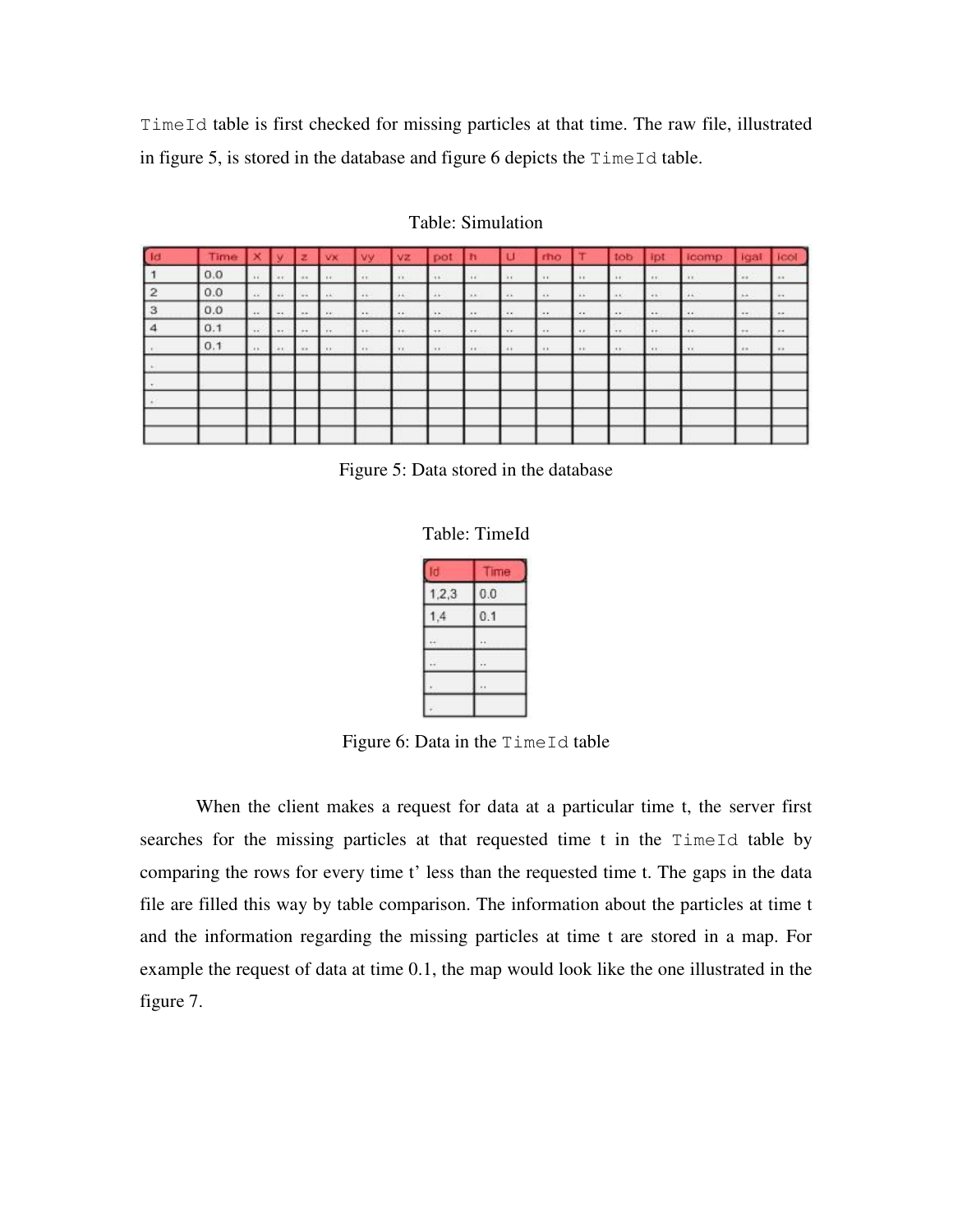|     | alue    |  |  |  |  |
|-----|---------|--|--|--|--|
| 0.0 | $^{13}$ |  |  |  |  |
| 0.1 |         |  |  |  |  |
|     |         |  |  |  |  |
|     |         |  |  |  |  |

Figure 7: Map created when client requests for data

From the map the server knows that particles 2 and 3 are missing at the requested time 0.1 and hence will have to be fetched from the time they were last seen, in this case 0.0. The server uses this information stored in a map to form a composite key i.e.  $\le$ Time, Id>. As mentioned above  $\le$ Time, Id> together serve as a composite primary key into the database table. This combination will always be unique for every record in the table.

Based on this fact, the server uses the  $\leq$  Time, Id information in the map as a key to query the database. The advantage of creating the TimeId table for compensating the gaps in the raw data file is that we reduce the number of queries on the database if the data is not skewed. For example the SQL query for the request to get data at time 0.1 is shown below:

```
Select * from Simulation where time = 0.1 and id = 1 OR id = 4
 Select * from Simulation where time = 0.0 and id = 2 OR id = 3
```
In the above example we did not read data of particle 1 at time 0.0 from the database table. If all particles are mostly visible at all times, this approach can save excessive database querying time by avoiding unnecessary database reads.

In spite of its advantages, this implementation has its own limitations. Firstly the time taken to create a huge query is considerable if the number of particles at a given time is large. Secondly, the time taken for querying the database is minimal, but as the Resultset object created is not serializable we have to extract information from the Resultset on the server side and send the resultant string to the client. Unfortunately,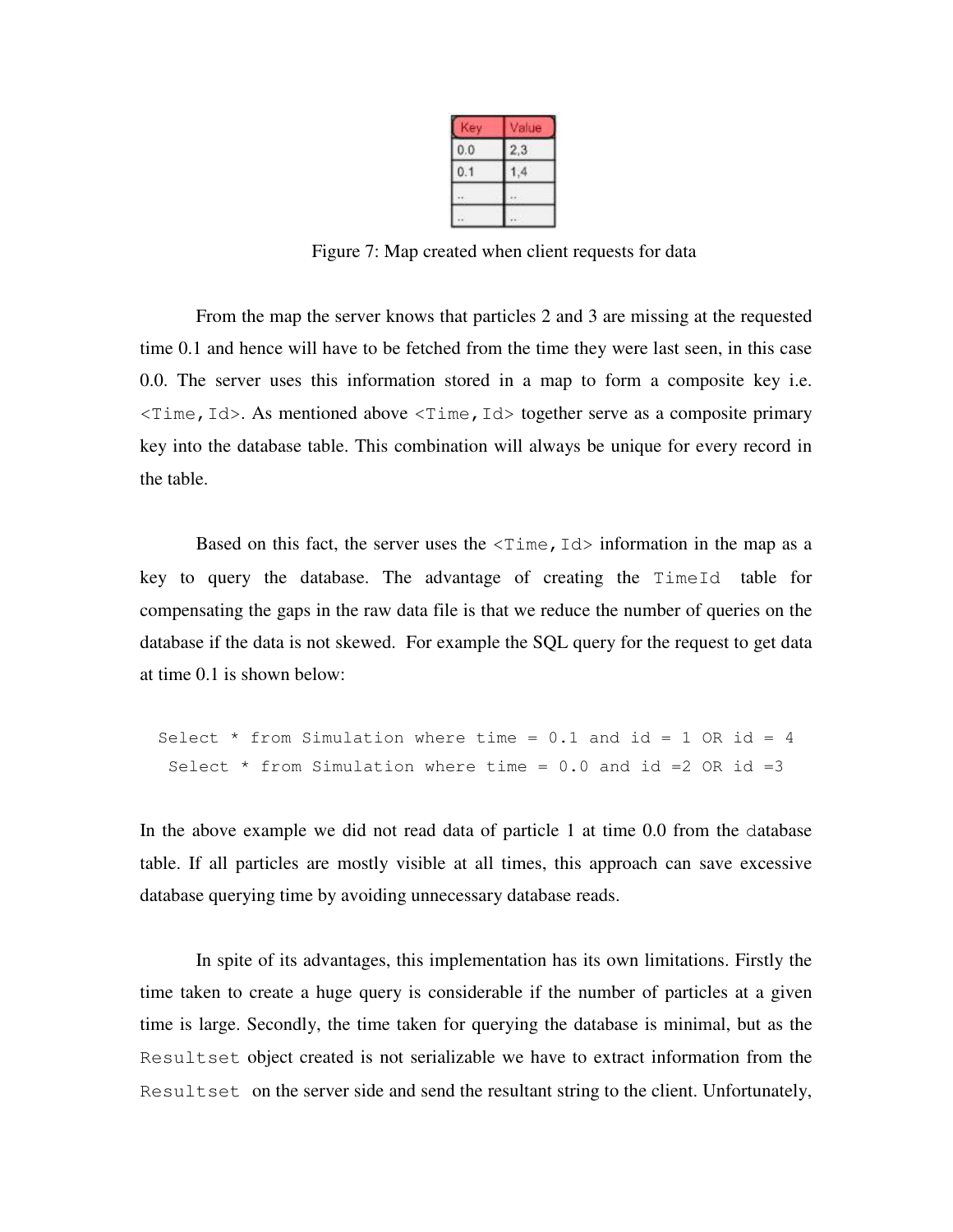iterating through the Resultset turns out to be an expensive operation and does not yield better performance as compared to reading a flat file.

#### **4.2 Single Thread Implementation**

This is the current implementation used for accessing data from files for the visualization process in the Spiegel project. In this approach the client sends a request for information about all particles present at time t. The server then reads from time 0 till time t into a map and sends it to the client side. When a subsequent request for the next time comes, the server updates the previous time map with new data and sends that to the client. Using this approach; the need for reading the file from the beginning for every subsequent request is avoided.

 The performance of this approach can be improved if data is pre-fetched so that when data for one time request is being read, another thread can start reading the next time block. This way for consecutive requests the client doesn't have to wait long. This idea is explained further in the multi-threaded implementation (section 4.3). Another modification to the single thread implementation to reduce the I/O bottleneck can be done by reducing the number of bytes read and by reading in pre fetching fashion. This idea is explored by implementing the preprocessed data implementation (section 4.5). The reduction of file I/O as a solution was examined by utilizing databases previously.

#### **4.3 Java Multithread Implementation**

The motivation behind this implementation was to achieve the advantage of data prefetching similar to the way done by the operating system for reading blocks of data from the disk. Through providing multiple blocks pre-fetching instead of reading just one block ahead this implementation allow the user to vary the number of threads and prefetch as many blocks as desired at a time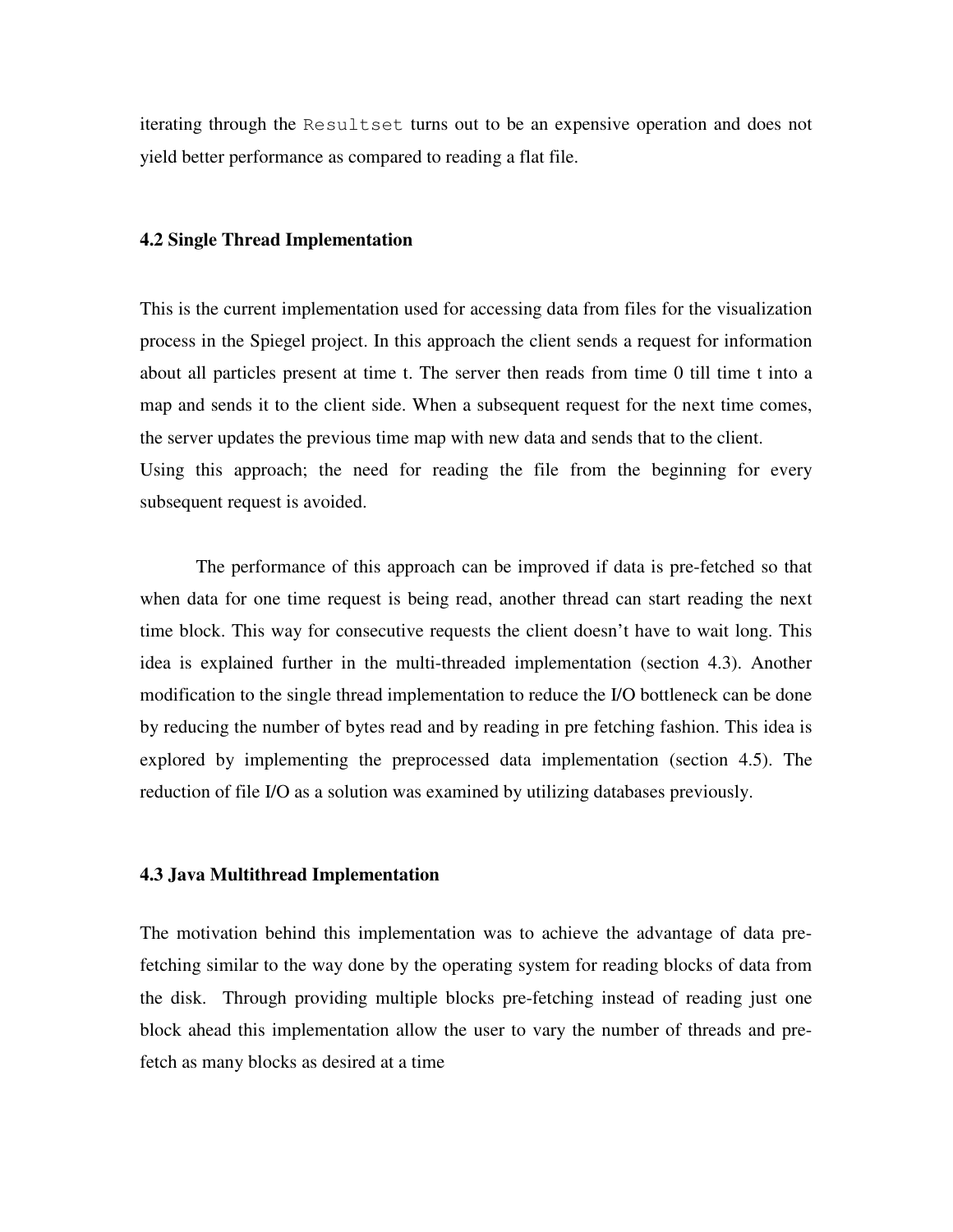When the client connects to the server it provides information about the request including the source file containing data, the start, end and interval times for the subsequent request. On the server side, based on these time values a predefined number of threads are instantiated. Before individual Thread objects are created though, the server first checks if the position file for that source file exists. If this file does not exist, a file containing the positions is created. This file contains the seek position for the beginning of every new time block in the source file. This way each thread according to the time supplied to it knows from where it is supposed to start reading the source data file based on the seek position for that time from the position file. Figure 8 shown below describes the entire architecture of this approach in detail.



Figure 8: Java Multi-Thread implementation diagram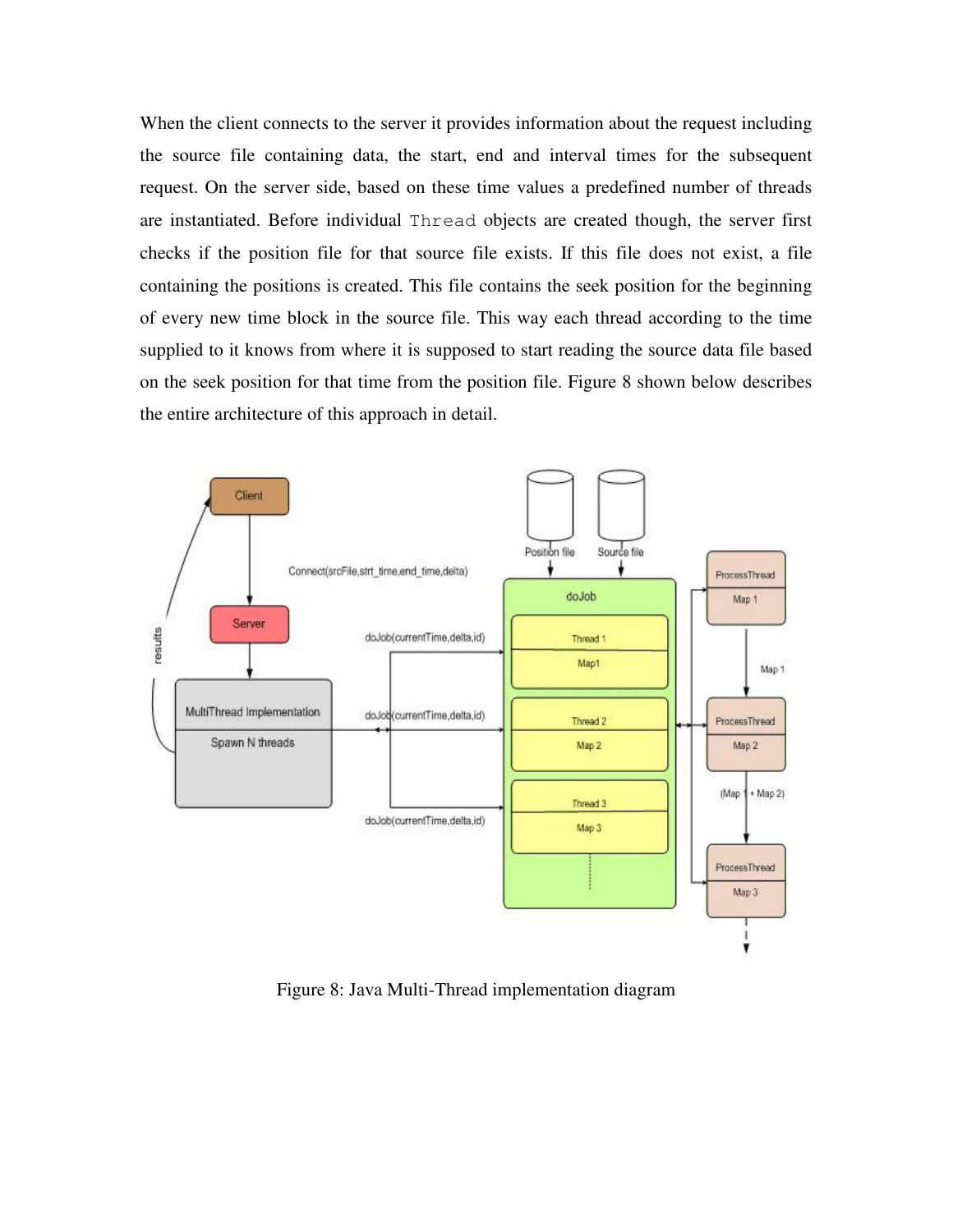When the client sends the first request, N thread objects are spawned. N can be varied but can never be greater than the total number of time blocks requested by the client. This is calculated by subtracting the start time from end time and dividing it by the interval/delta.

Max  $#$  of Thread = ( end\_time - start\_time)/delta

This means that only one thread is responsible for reading a single block of time.

The following pseudo code explains how this implementation works.

Step 1: Client connects to the Server.

```
Connect(source_file,start_time,end_time,delta)
Step 2: Server checks if the position file is created for that source file. 
       If (not) 
      Create position file 
       Else 
      Spawn N threads and start them. 
       currTime = start_time+delta;
```

```
 Thread 0(currTime,delta, thread id:0).start() 
      currTime+=delta; 
      Thread 1(currTime,delta, thread id:1).start() 
      currTime+=delta; 
      Thread 2(currTime,delta, thread id:2).start() 
Service State State State
Service State State State
      Thread N (currTime,delta, thread id:N).start()
```
Step 3: When the threads finish reading they set a Boolean array bit to true.

This is done to indicate that the thread has completed reading its assigned time. Boolean READ\_ARR[N] READ ARR[thread id:0] = true;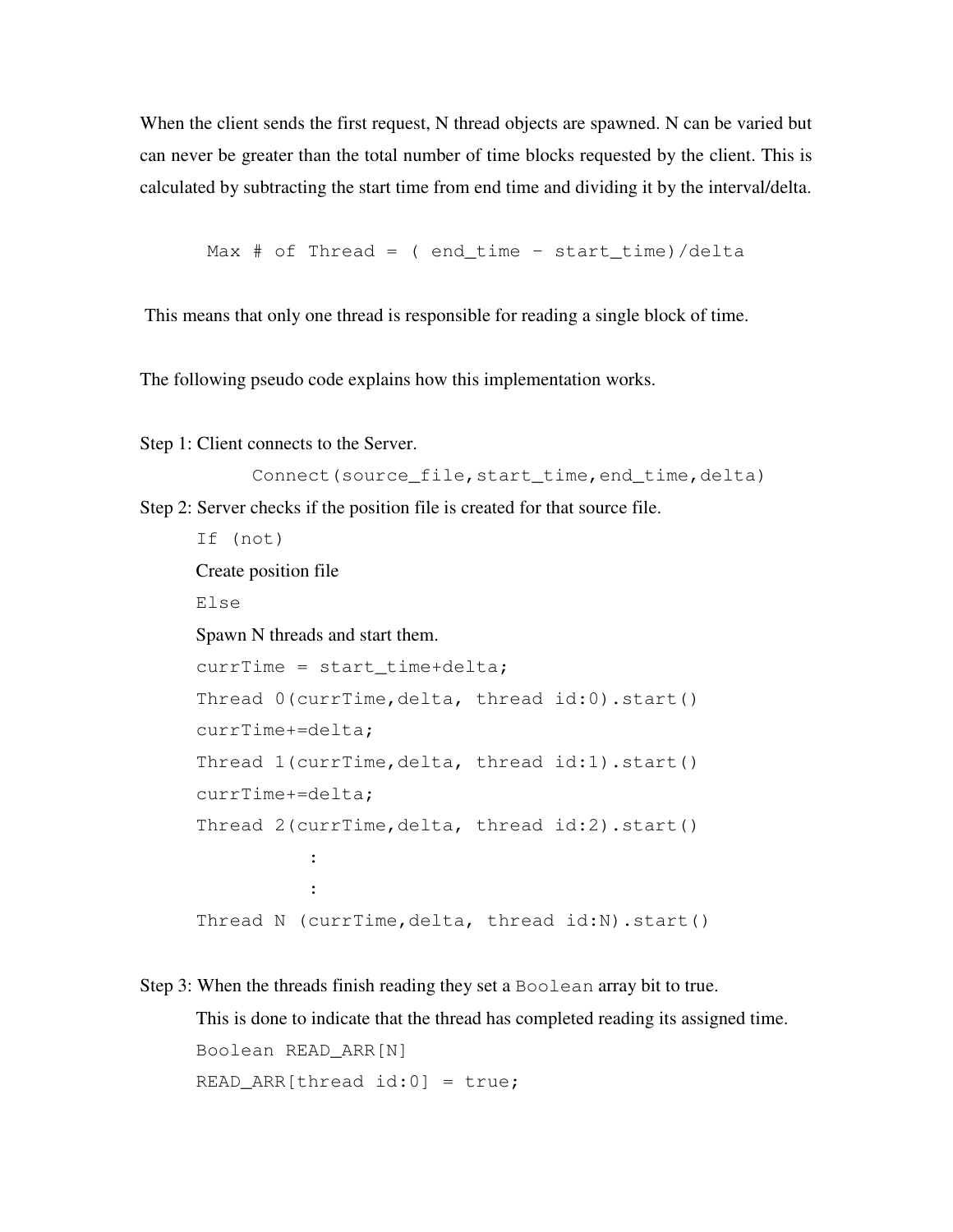```
READ\_ARR[thread id:1] = true; : 
     READ\_ARR[thread id:N] = true;Step 4: Set the Boolean process array bit to true for Thread id 0
      Boolean PROCESS_ARR [N] 
     if (thread id:0) 
      PROCESS_ARR [thread id:0] = true; 
      ELSE 
      if (READ_ARR[thread id: X] AND 
                          READ\_ARR[thread id:X-1]) = truethread (X-1).map = thread(X).map
      PROCESS_ARR[thread id:X] = true;
```

```
Step 5: Getdata(t) Get request from the client.
     if ( PROCESS ARR[N] = true)
      return map.data(); 
      else 
      Wait();
```
The most attractive aspect of this implementation is that it provides the flexibility to vary the number of threads. This way if system resources are limited the number of threads spawned can be reduced yet still benefit from some level of pre fetching or parallel reading. If there are no restrictions on the system resources, then the max number of threads can be spawned.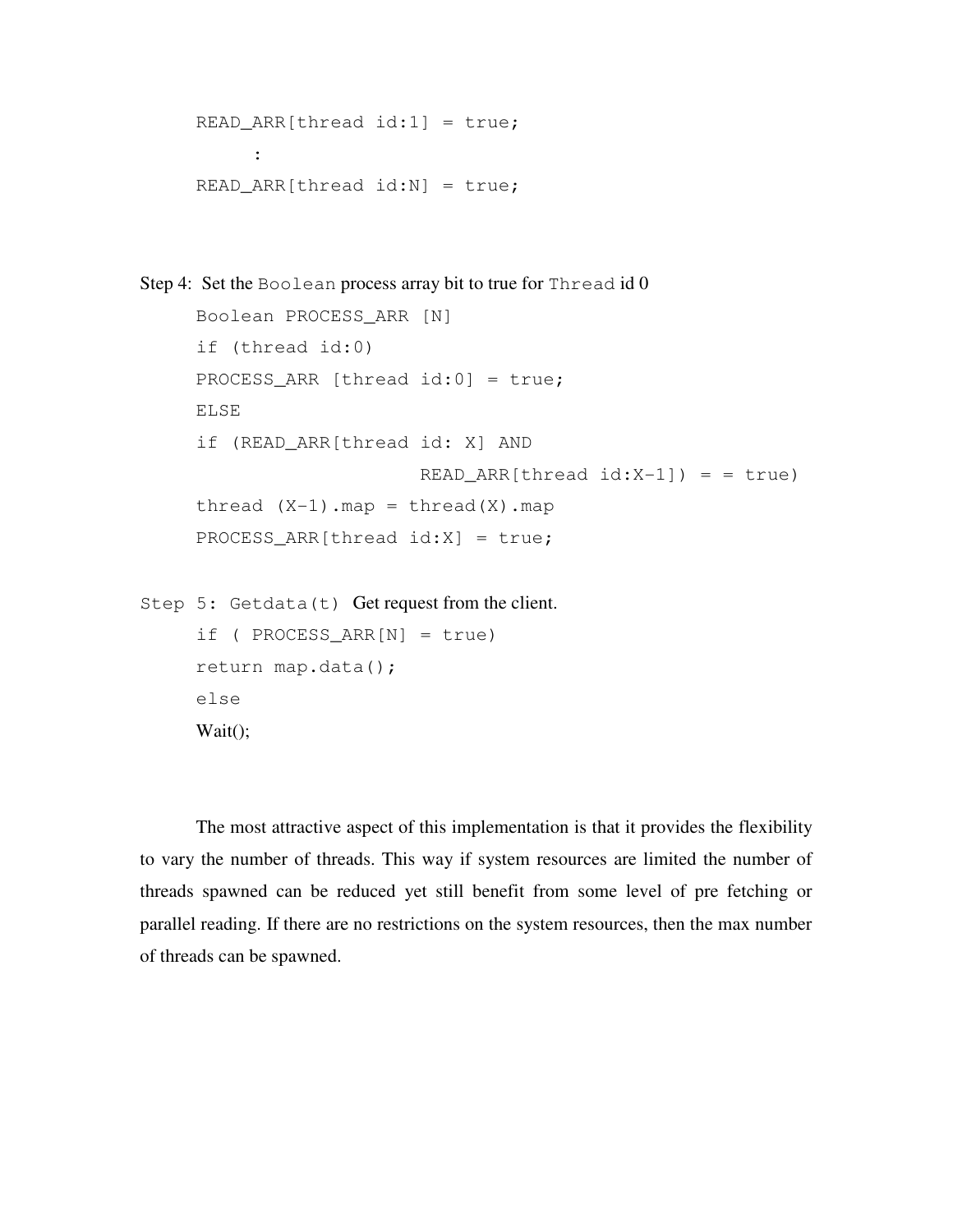#### **4.4 Java New I/O Implementation**

This implementation explores the performance of using memory mapped files. Java New I/O provides a facility for using memory mapped files in file I/O operations. Figure 9 demonstrates memory-mapped I/O concept.



Figure 9: User-memory mapped to file system memory [1]

Memory-mapped I/O and the filesystem together create a virtual memory mapping between user space and the applicable filesystem pages. One of the benefits of this mapping is that very large files can be mapped without consuming large amounts of memory to copy the data and as such, the user process can view the file data as memory and expensive read()and write() system calls can be avoided. This makes file accessing via memory mapping mechanisms more efficient than the conventional time consuming read() and write() system calls. Moreover, the virtual memory system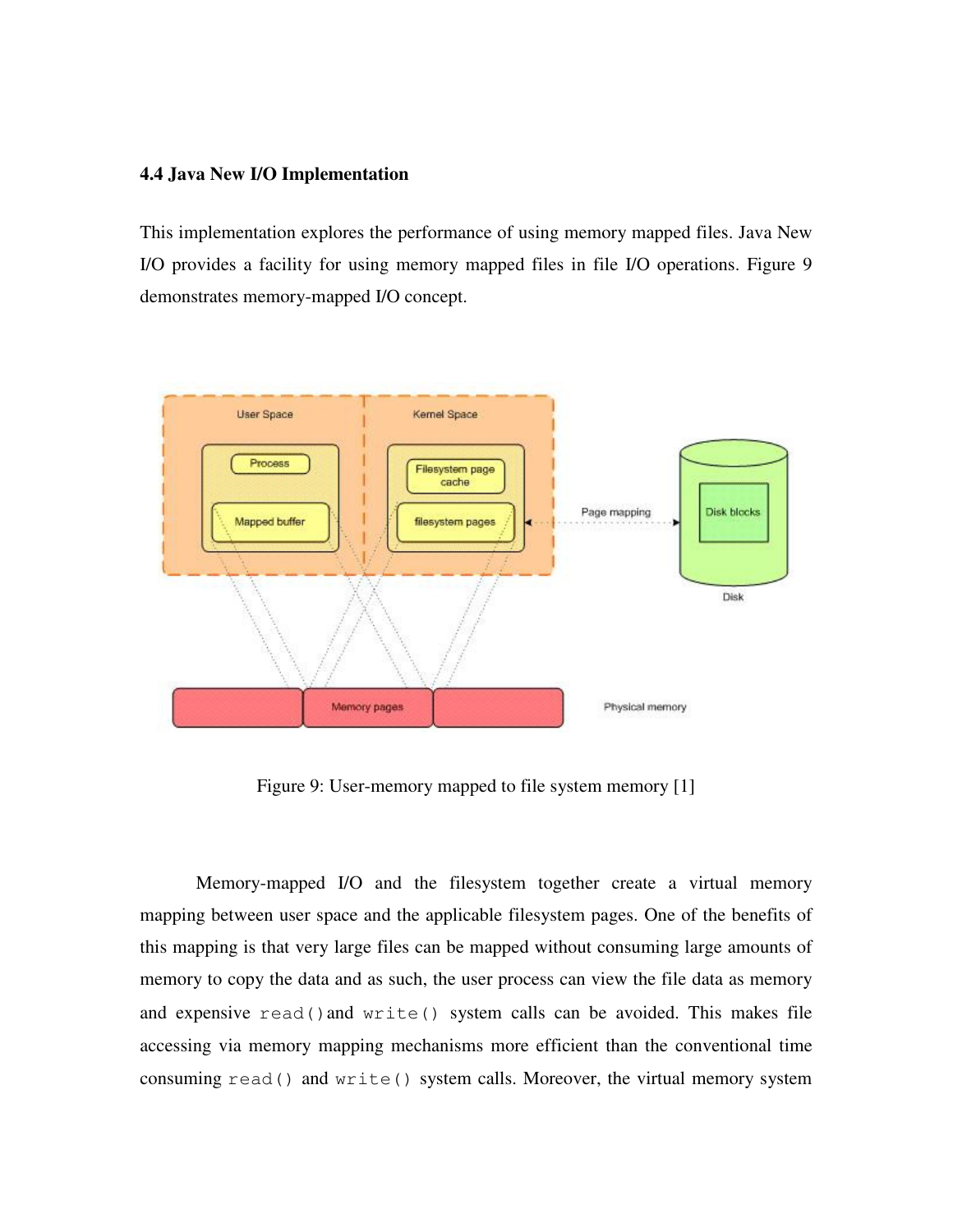of the operating system automatically caches memory pages using the system memory and thus, no space is consumed from the JV $M<sup>1</sup>$ 's memory heap.

[1] The FileChannel class of Java New I/O API creates a virtual memory mapping between an open file and MappedByteBuffer via the map() method. The MappedByteBuffer object resulting from the map() method behaves like a memory-based buffer with the data elements stored in a file on disk. The data visible through this type of mapping is exactly the same as that obtained by reading the file by conventional means, but with the added benefit of direct access.

This implementation is similar to the Single Thread implementation except that it uses the Java New I/O API for file operations. Instead of using random access file as in the single thread implementation, this implementation uses the MappedByteBuffer class.

In spite of its advantages, it carries an inherent problem due to the internal architecture of Java. This implementation has a tendency of throwing a "Not enough  $Memory''$  exception. If the same program is executed consecutively multiple times or if many programs are executed simultaneously this implementation may throw this memory exception. Although the exact cause is difficult to pinpoint based on a literature survey for this problem the cause is narrowed down to possibly being the inability of the garbage collector to free the  $\text{ByteBuffers}$  that are used internally for this mechanism. The way MappedByteBuffer is designed is such that even if the file channel is closed after completion of the task the mapping between memory and the file is not released.

According to the documentation given by Sun on the Java New I/O API this was done for some data security and integrity reasons. Therefore until the garbage collection is done, we cannot free the memory mappings. Moreover, these MappedByteBuffer

l

<sup>&</sup>lt;sup>1</sup> Java Virtual Machine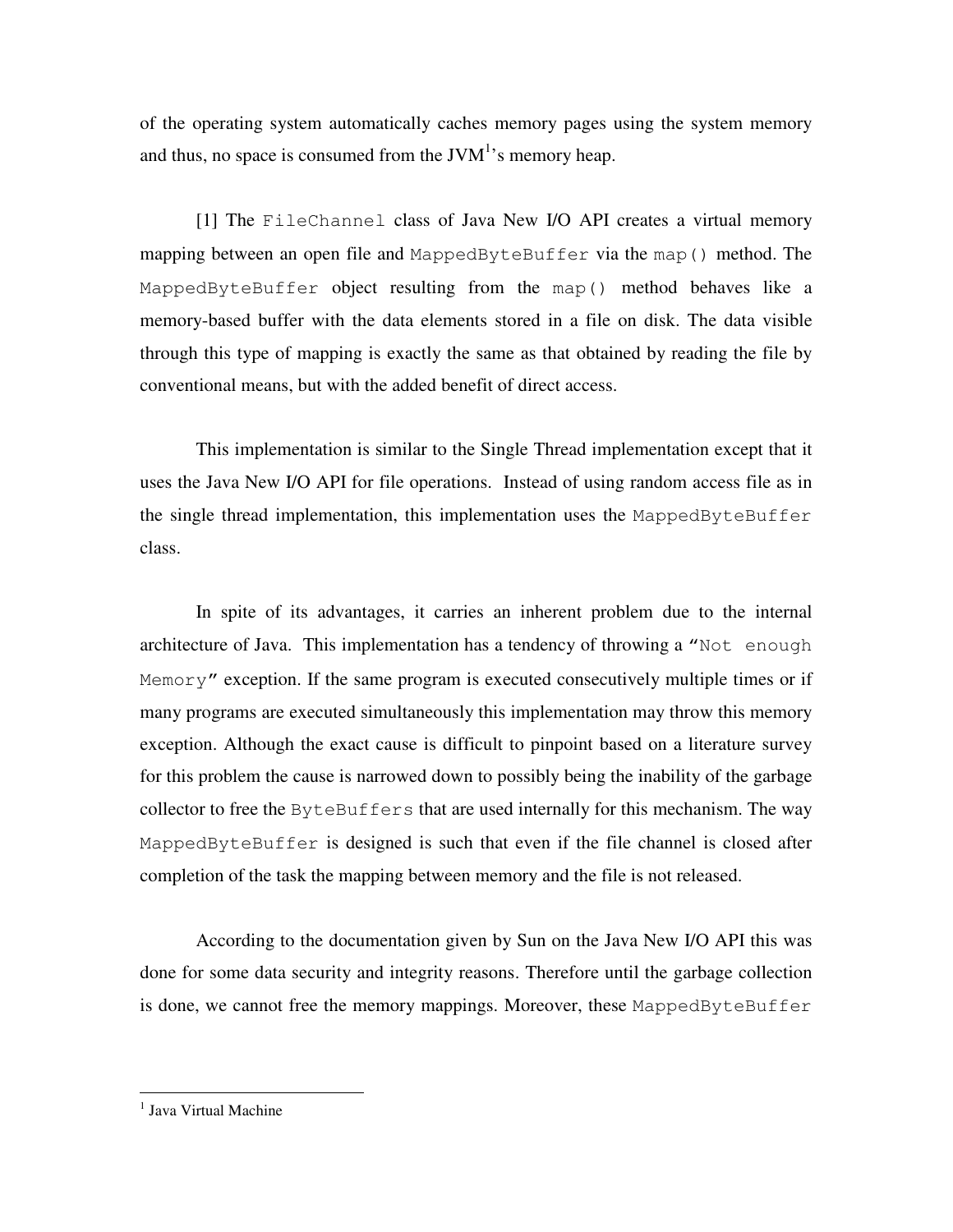do not have a close() method which means that unlike other Java I/O objects such as Streams etc it cannot release the resources it is utilizing.

Unfortunately even though this implementation outperforms other, it could give unexpected results based on the amount of free memory available to it.

#### **4.5 Preprocessed Data Implementation**

For the visualization process only certain attributes or fields are required from the enormous amount of data. For example only x,y,z coordinates along with Time and Id or the vx,vy,vz coordinates and Time and Id etc are needed for certain visualizations. The other data fields are just discarded. As per the problem analysis where file I/O was found to be one of the major bottlenecks, the motivation behind this approach is to reduce the number of bytes read so as to improve the data access rate.

As shown in the Figure 10, the raw data file is split and all fields are stored separately in different files. Based on the usage of specific fields like Time and Id which are a must for any visualization, these are grouped and put together in a single file. The x,y,z or the vx,vy,vz coordinates will always be used together and not individually so x,y,z attributes are put together in one file and vx,vy,vz attributes are stored in another single file.



Figure 10: Preprocessing of raw data file.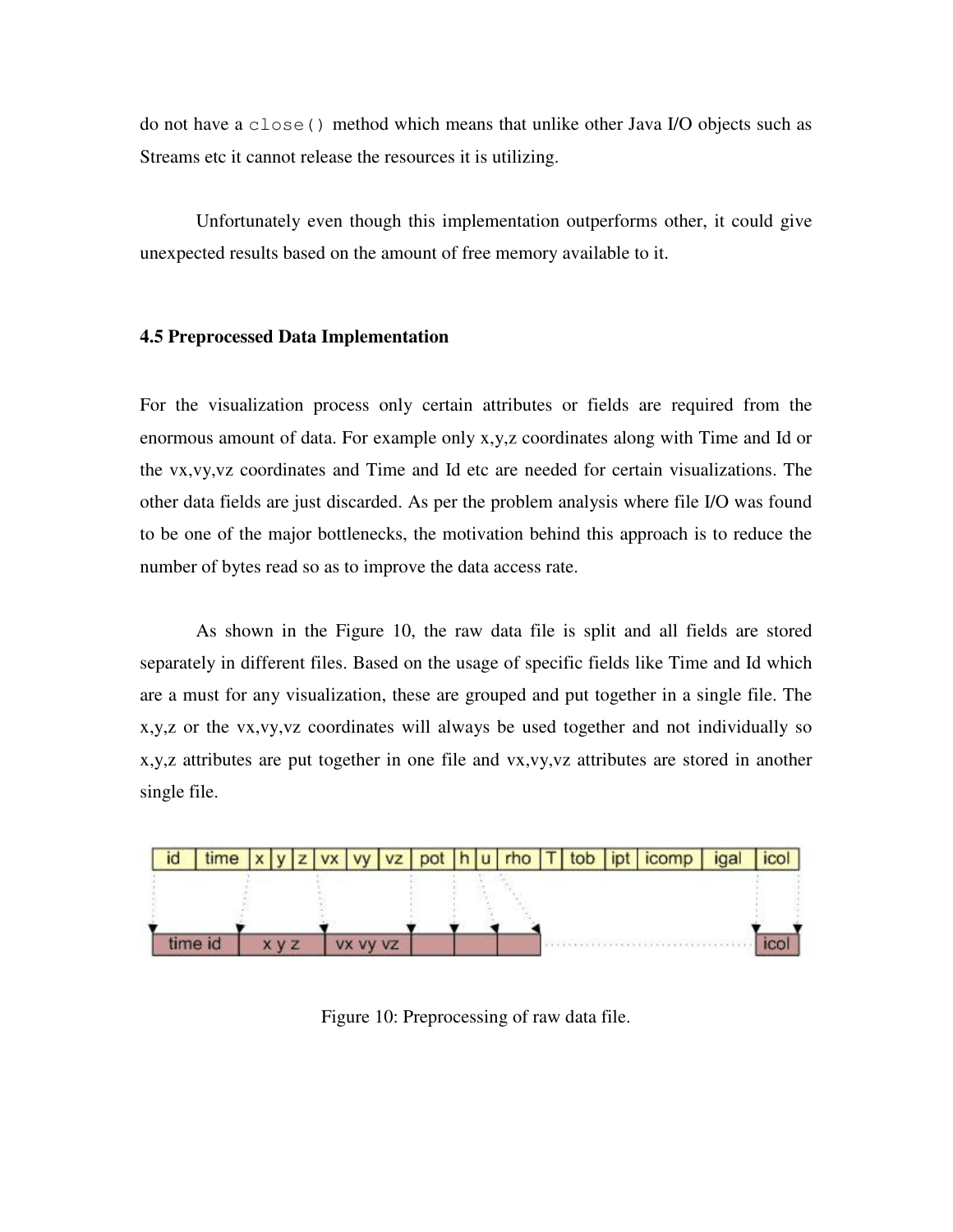When the client sends request for data, the server checks for a *<sourcefile>\_<timeid>*.txt file. If this file exists, it means that the raw data file is preprocessed otherwise the server requests the client to send the names of the column in the source file in the order in which the data is stored in the source file.

 Based on these column names, the server creates file names of the format *<sourcefile>\_<columnName>*.txt for each attribute. The source file is read and splits the data in the order in which the client supplied the column information. The client must wait till the files are generated. Figure 10 illustrates this process.

The implementation of this approach is very similar to the multi-threaded implementation except that when the client connects to the server, it informs the server its columns of interest. The server while serving the request fetches data only for those columns from their respective files and creates a data string and sends that to the client. The working and design of this implementation is very similar to the multi-threaded implementation. This approach also gives the flexibility of using pre fetching or parallel reading like the multi-threaded approach.

The main goal of this implementation was to access fewer bytes improving I/O performance through less work rather than addressing actual I/O limitations. The performance detail of this implementation is discussed in detail in the Test and Result section.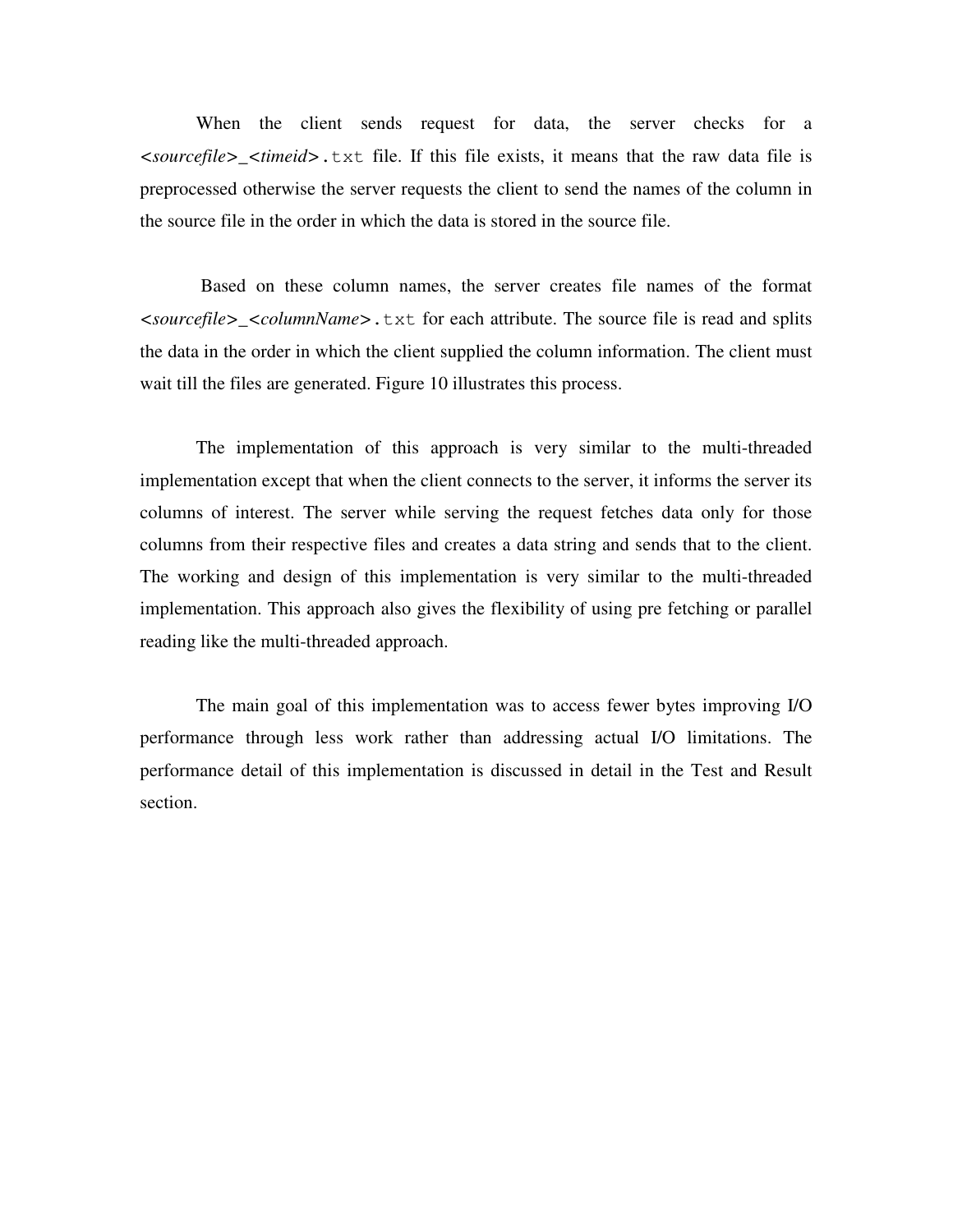# **Testing and Performance Analysis**

The goal of the project was to improve the I/O performance. The result of project implementation is supposed to improve the overall time taken to serve client requests in Spiegel project. Experiments were carried out for serving client requests by varying file sizes and time intervals using different methods implemented in the project.

Section 5.1 explains the performance of each implementation employed in this project.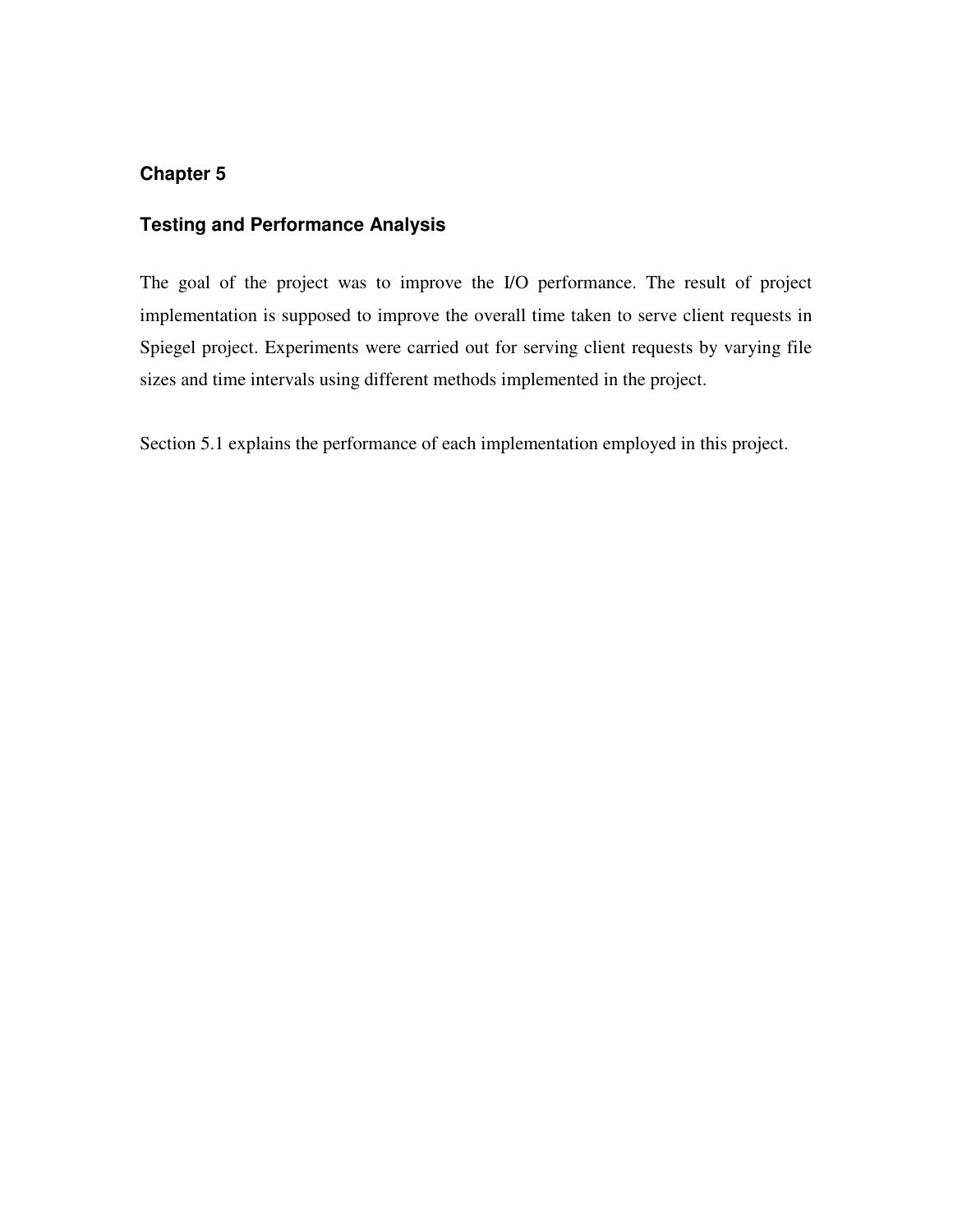# **5.1 Results**

1. Performance analysis of Single Thread Implementation on single processor Solaris and multi-processor Mac machines.



Single Thread implementation is currently used for file accessing in the Spiegel project. The graph of Test 1 shows the performance of Single Thread implementation for different file sizes carried out on multi-processor Mac and single-processor Solaris machines. The time values plotted in the graph are the average of four tests executed on the same file for different time delta. The graph shows that negligible time difference is observed based on whether the file is executed on multi-processor machine or a singleprocessor machine.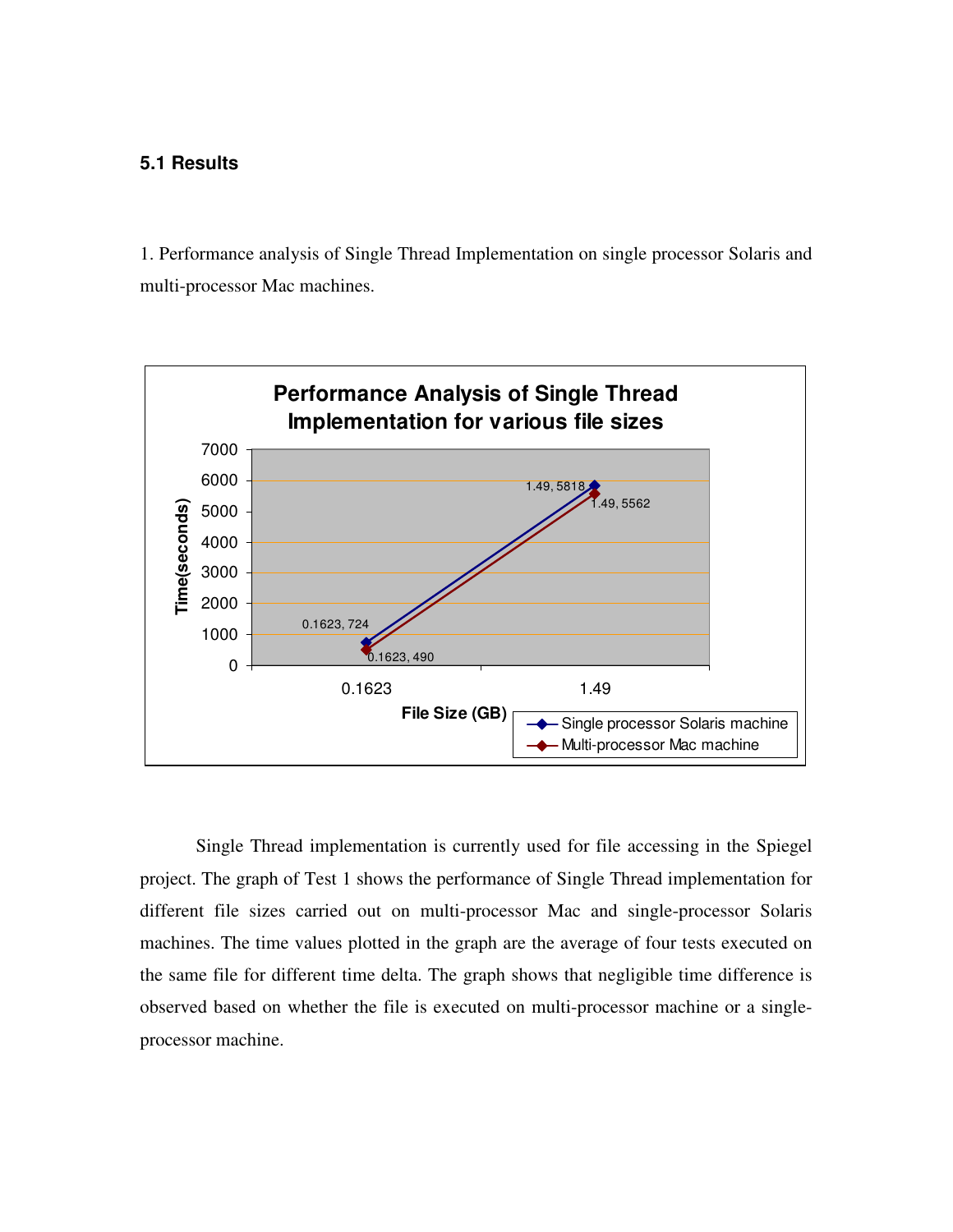2. Performance of Single Thread vs. Multi-thread Implementation on single processor Solaris machine.



The above graph shows the performance gain of Multithread Implementation over Single Thread Implementation for any file size. The above results were collected by using 10 threads in the Multithread Implementation and the tests were carried out on two files with file sizes 0.163GB and 1.49 GB. For any file, we can conclude that the performance of Multithread Implementation will be better than Single Thread Implementation because in Multithread Implementation 10 threads in this case start reading at the same time. So for consecutive requests the wait time is significantly lowered.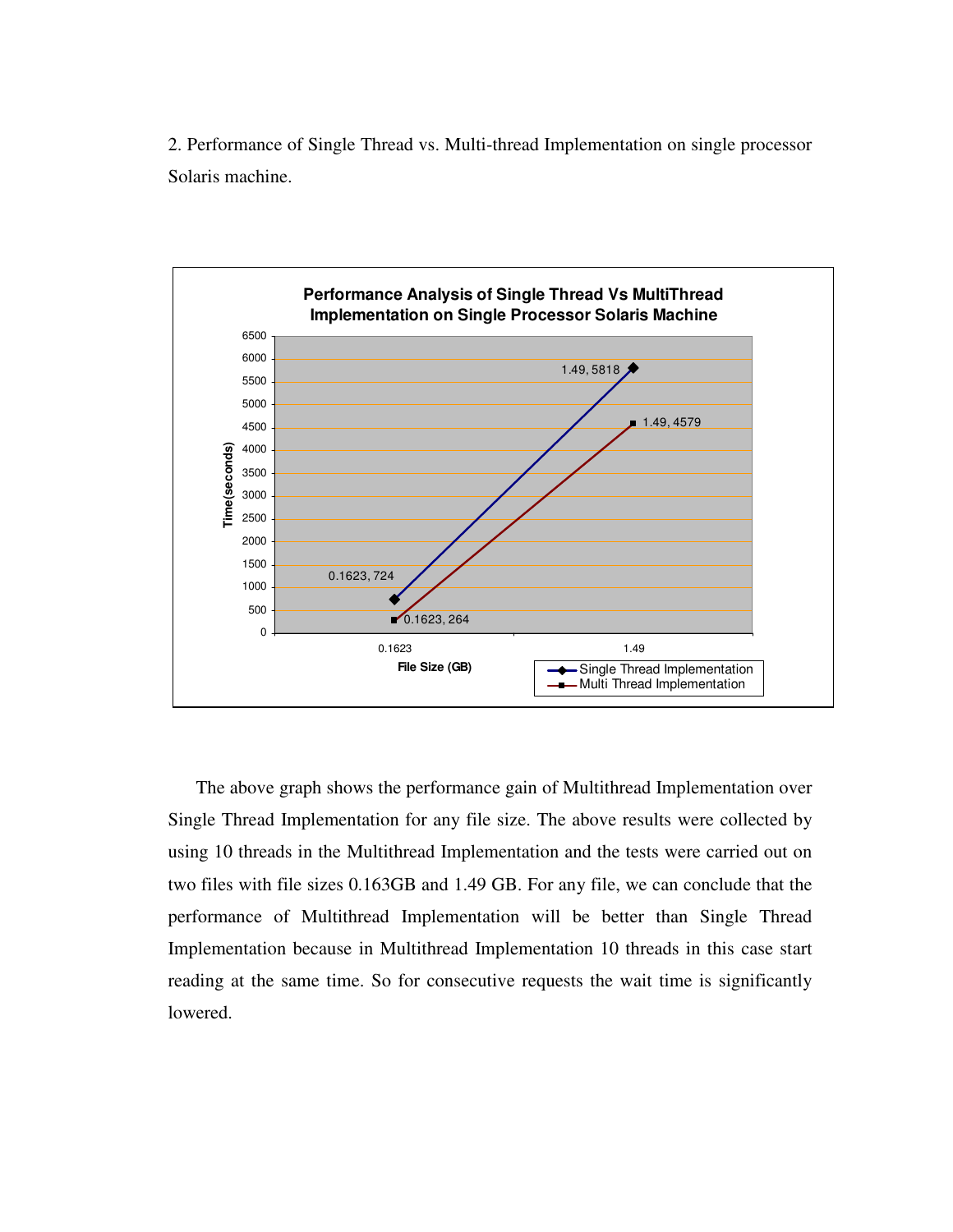3. Performance of Single Thread vs. Multi-thread Implementation on multi-processor Mac machine.



The performance gain of Multithread implementation over Single thread implementation for small files is negligible on multi-processor machines. But for larger size files, Multithread Implementation performs significantly better than Single Thread implementation.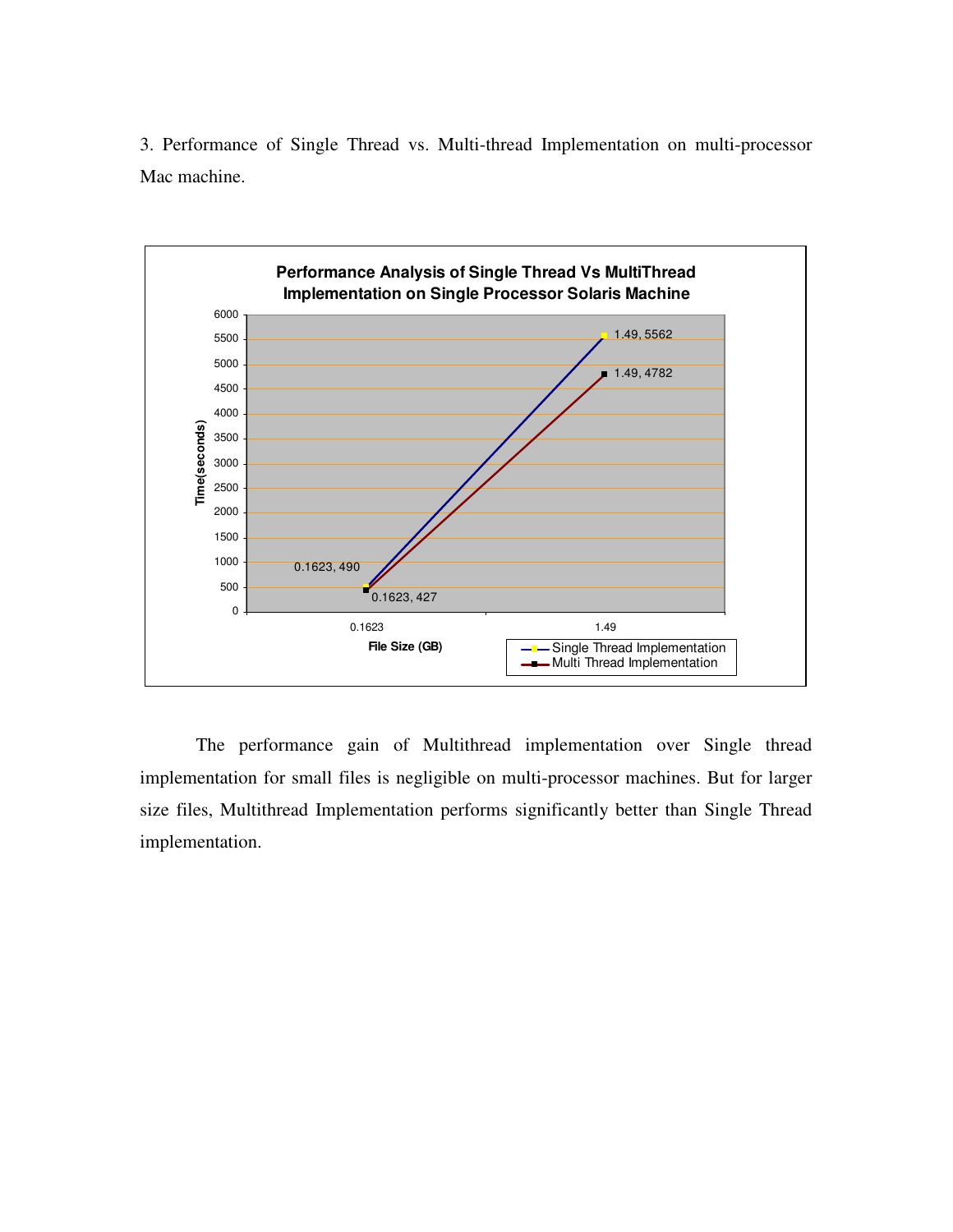4. Performance analyses of accessing theSimShort.sim file.



 The above graph depicts the performance of various implementations for reading theSimShort.sim file which is of size 0.162 GB. The New I/O implementation performs the best possibly due to the memory mapping mechanism supported by Java New I/O API classes. Database implementation performs the worst because of ResultSet iterating which has been done as the ResultSet is not serializable, to send the resultant data to the client. Preprocessing implementation results plotted in the graph above are for reading all the 18 columns in the field. The increased overhead of file I/O for reading data from 18 files as opposed to reading data from a single file is possible the reason for its performance as seen in the graph.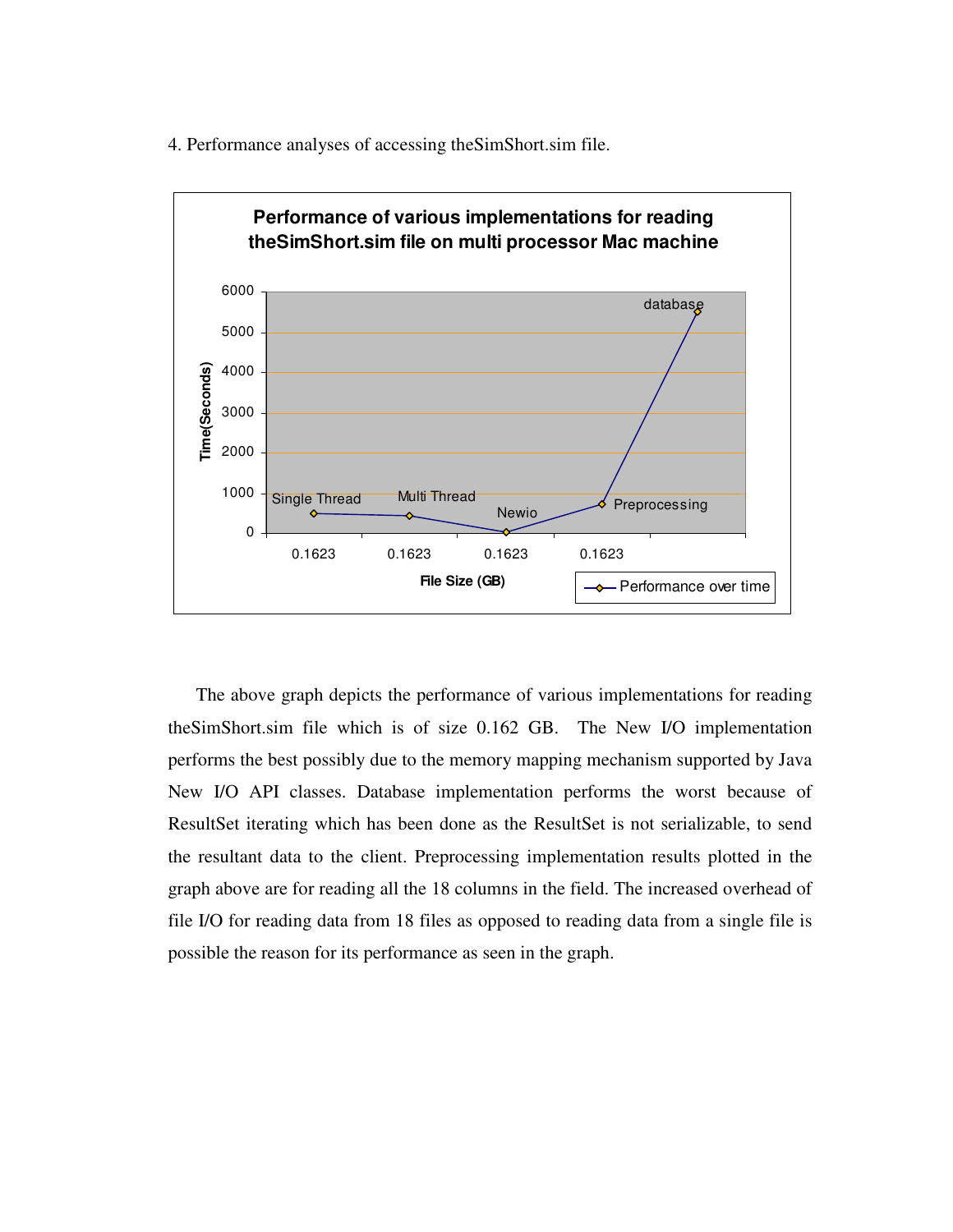6. Performance analyses of accessing theSimShort.sim file by all the proposed implementations in the project with variation in data reading for Preprocessing Implementation.



Preprocessing Implementation performs better than Multithread and Single Thread implementation when time, particle id, x, y and z columns are read and sent to the client. This shows that by reducing the number of bytes read, we can improve I/O performance.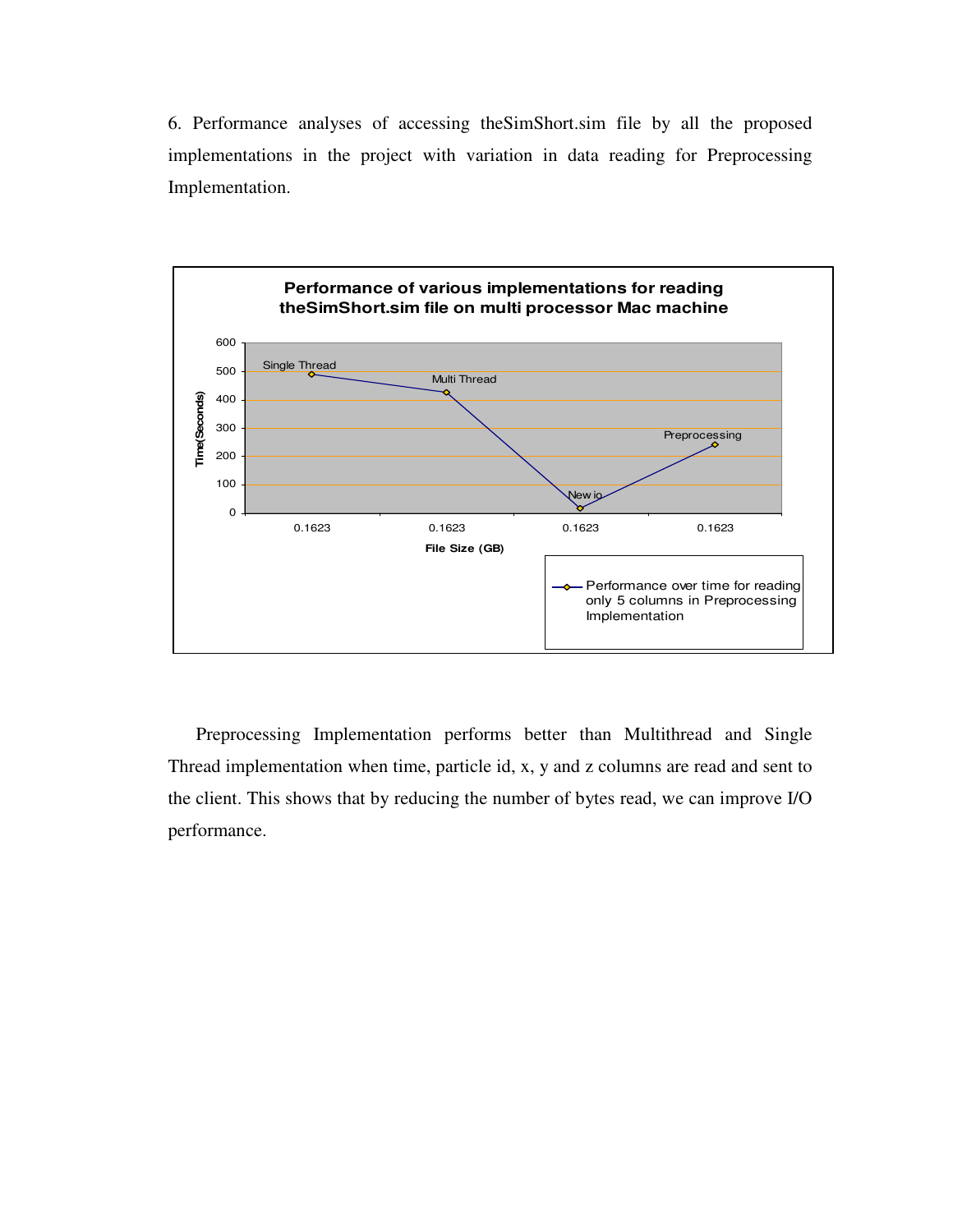# **5.2 Result Summary**

Based on the various experiments carried out for testing, the following table gives the summary about the average time taken by each implementation on any platform to read 1 GB of data and send it to the client.

| Implementation                   | Time(seconds) |
|----------------------------------|---------------|
| Database                         | 33852         |
| Single Thread                    | 1905          |
| Multithread                      | 1521          |
| New I/O                          | 35            |
| Preprocessing(reading 5 columns) | 1480          |

 $D_{\text{con}}$ lt  $C$ 

Time taken by Preprocessing implementation varies because the Client has the option to specify the attributes of interest. The test results proved that by reducing the number of bytes read, Preprocessing implementation can perform better than Multithread and Single Thread implementation.

The performance of Database implementation for reading 1 Gb of data is inferred from the tests performed in a 0.169 Gb file. As it did not perform well on a smaller size file further tests on that implementation were not carried out for large size files.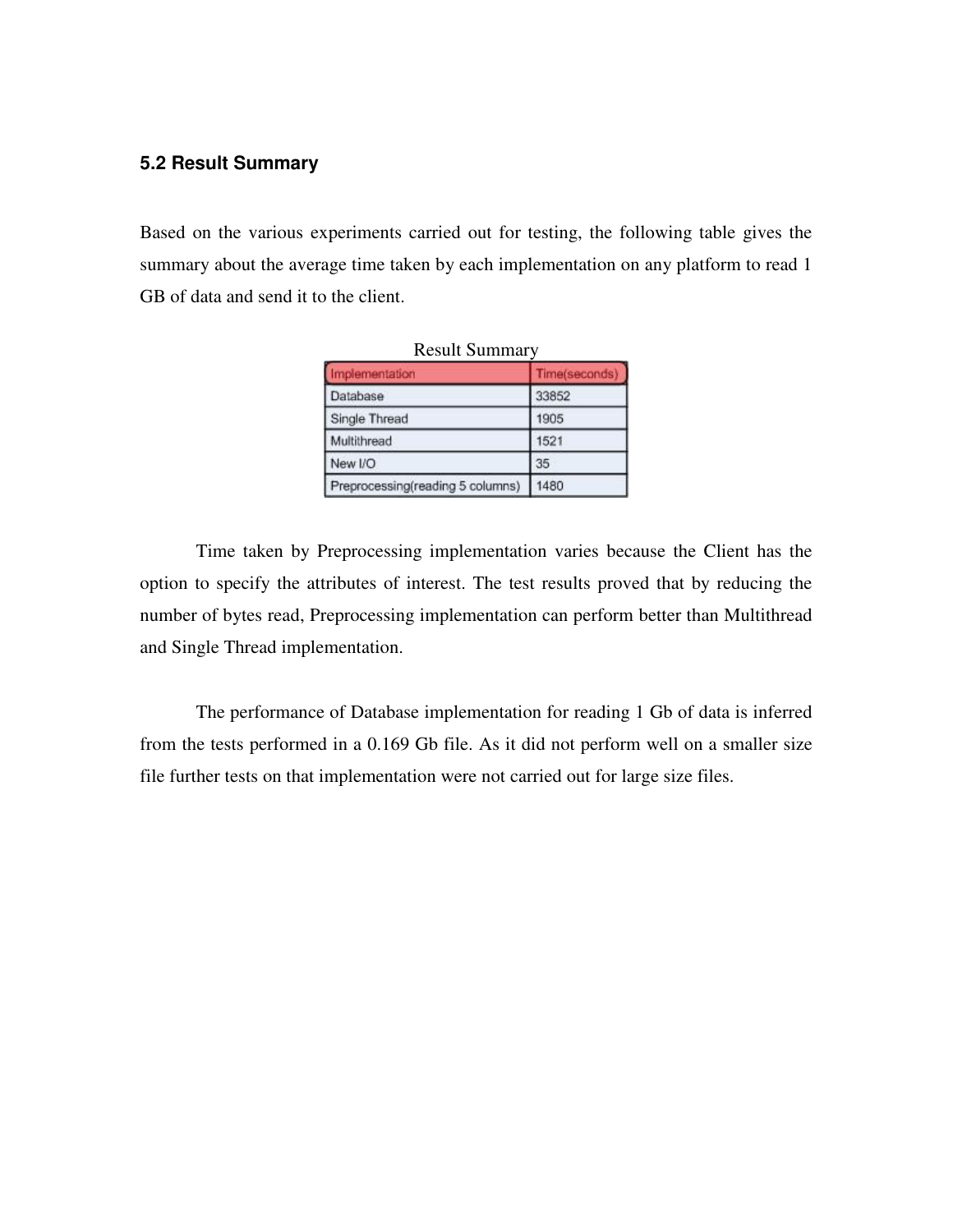#### **6. Lessons Learnt**

The project proposed and implemented 5 methods namely Database, Single Thread, Multithread, New I/O and Preprocessing implementations successfully. But the results of some of the implementations didn't appear as anticipated.

The Database implementation was anticipated to perform well because databases are designed to store, manage and retrieve large amounts of data. This fact was partially true because in the project, querying the database took the least amount of time to fetch all the data of one time block. The unfortunate part of this implementation was query formation and Resultset iteration. To avoid redundant database querying for those particles that are present at every time block, a map was created which contained information about all the unique particles to be fetched for that time request and the database was queried based on that map information. To avoid multiple database query overhead, a large query was created based on the information stored in the map.

This action added a query formation delay in serving the request. It took a significant amount of time to create a large query. Apart from this, to send data to the client side data had to be extracted from the Resultset in a string format and then sent over to the client. Iterating through the Resultset was another significant bottleneck of this approach.

By introducing some redundancy by querying all particles from the database till the requested time and by implementing the file reading mechanism similar to the Single Thread implementation the query formation delay could be eliminated. But this would add the multiple database querying overhead and there is no solution to the Resultset iteration problem. Even an enhancement in the caching mechanisms won't significantly improve the performance of this implementation because the Resultset iteration bottleneck cannot be addressed by it. There is a possibility that this implementation can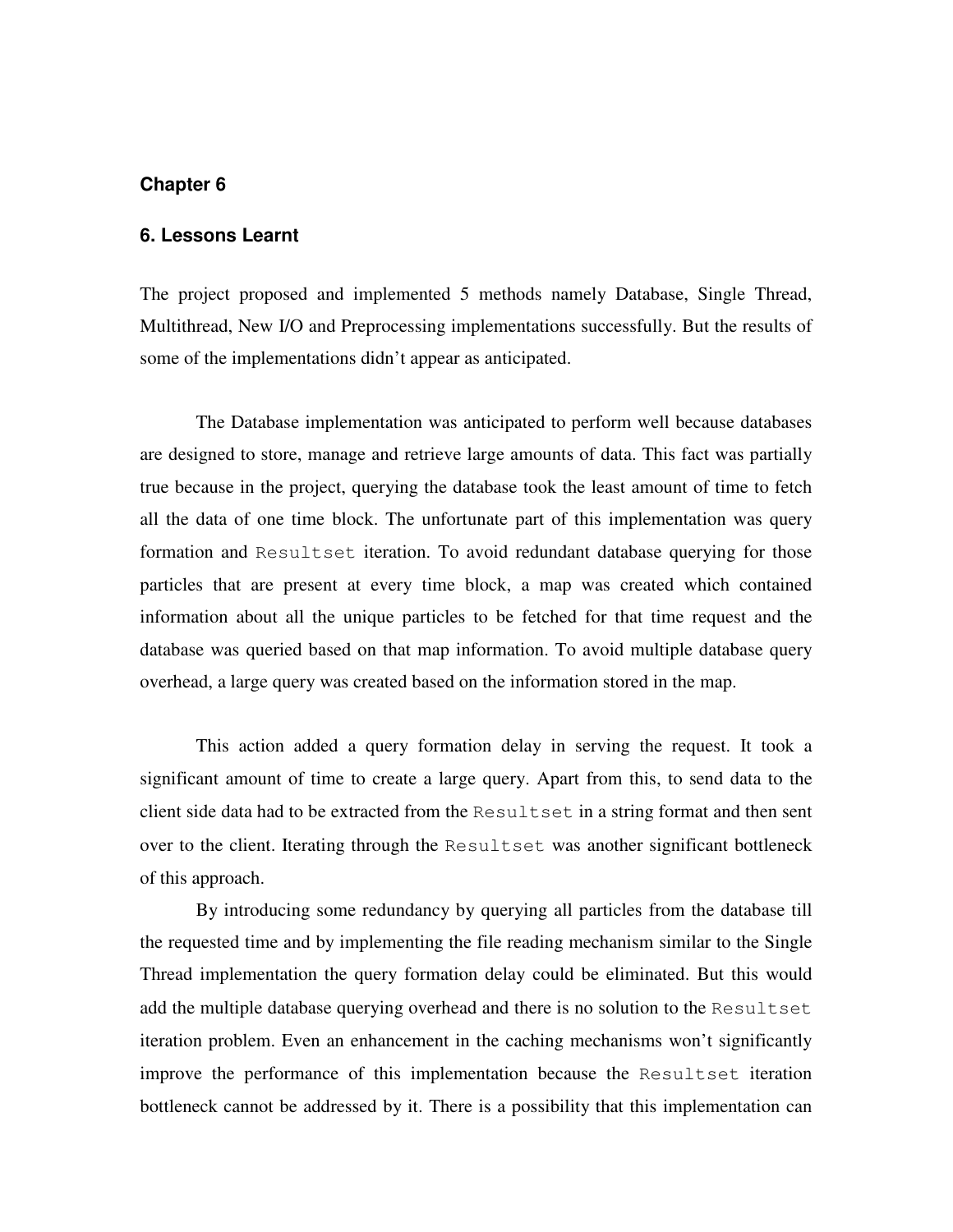be as good as Single Thread implementation by using some type of caching and buffering mechanisms and file reading mechanism similar to Single Thread implementation. As the project goal was to provide a solution better than the Single Thread implementation variations on the Database implementation were not explored.

The Multithread Implementation was proposed to give better performance as compared to Single Thread implementation because multiple threads can start reading the file in parallel. The performance of this implementation depended on the number of threads initialized to start reading the file in parallel. It may seem that the time taken to serve a request would be directly proportional to the number of threads initialized. But this behavior was not observed during testing. When the testing was performed on a megabyte file, there was some performance saturation after increasing the number of threads above a certain value. This value cannot be fixed as it depends on the size of file and has to be found out by trial and error methods where the performance is the best. For the megabyte test file used in the project the performance increased by three times when the number of threads were increased from 2 to 10, but the performance improvement was minimal when the number of threads were increased from 10 to 30 which was the MAX thread number where each thread is responsible to read one time block. When tests were performed on a gigabyte file there were "heap overflow" errors when the value of threads was increased to the MAX thread value. To avoid such errors the value of thread numbers have to be chosen carefully considering the file size and the available resources.

So while using this implementation for larger files and greater number of threads, the heap size of the JVM has to be increased by passing one o the  $-X$  flags to Java during program start. Due to limited resources all the tests performed in this project for gigabyte files were executed with 10 threads and to maintain consistency among the results, tests on megabyte files were also executed with 10 threads maximum. For a two gigabyte file the heap space limit required was approximately more than 1.5 gigabyte. So for larger files, the number of threads must be increased carefully based on the available heap space for the JVM.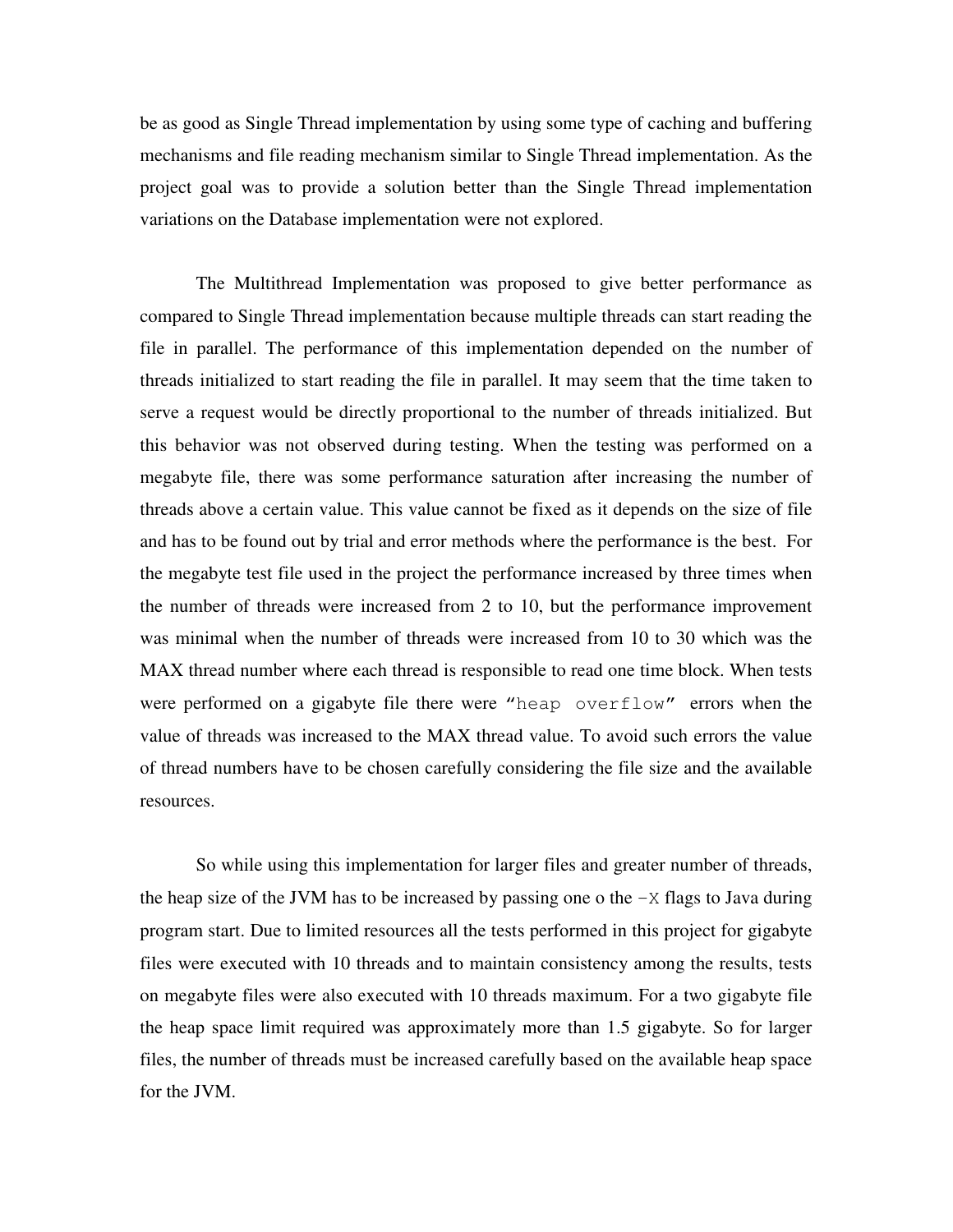The performance of this implementation varied to a considerable extent on a Single processor machine and a Multiprocessor machine. The difference in performance gain on a Single processor machine between Single Thread implementation and Multithread implementation was approximately by three times for a megabyte file whereas on a Multiprocessor machine it was very minimal. The reason for this could be the chip architecture of Multiprocessor systems [Ref. Hans-Peter Bischof]. But for gigabyte files the performance was approximately two times on both the systems when compared between Multithread and Single Thread implementations.

The New I/O implementation performed very well but had specific memory requirements. The performance of this implementation depended on the garbage collection performed by the JVM. There is no way except garbage collection that the mapping between memory and the files be removed. So if the same program is executed consecutively multiple times a "Not Enough Memory" exception is thrown. There is no solution to this except wait for sometime till the garbage collections is done and then re-execute the program. Though this is a limitation of this implementation the performance of this implementation has no match. It outperforms all the proposed implementations in this project. This implementation works well for 2 gigabyte files but has not been tested for terabyte files, because of memory limitations.

The Preprocessing implementation was implemented with the thought that by reducing the number of bytes read we can improve I/O performance. And as expected by reducing the number of columns to be read from the file the time taken to serve client request reduced accordingly. But if all columns from the file are requested by the client then this implementation will perform worst than Single Thread implementation because the File I/O overhead increases drastically.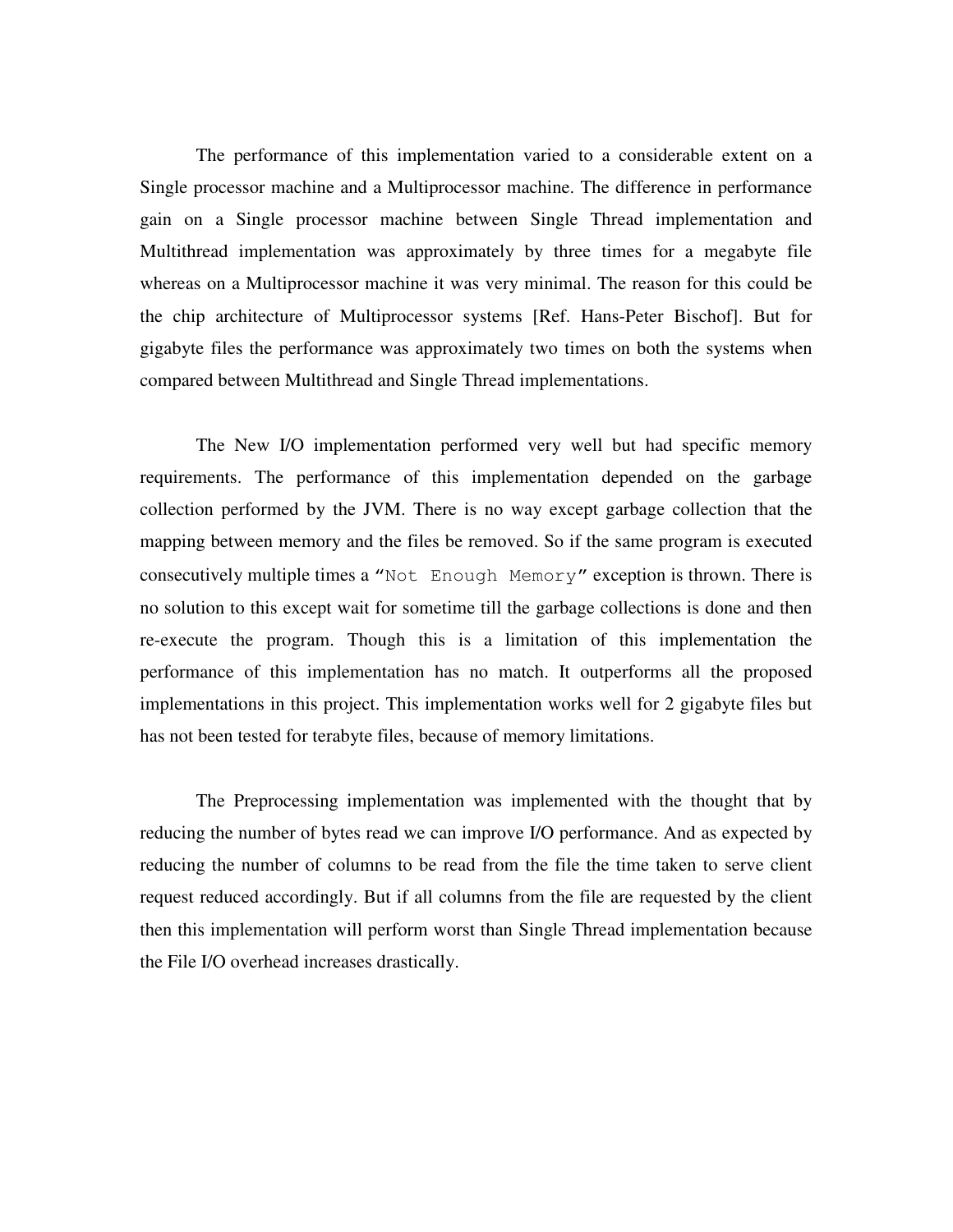#### **8. Future Work**

This project can be extended by implementing these solutions on a distributed system. To obtain the advantage of multiple Servers/Nodes the data file should be distributed in a specialized way on all the Servers. The main Server fetches client requests and knows how to distribute the task to different Servers to read the file and get the maximum performance benefit. The diagram below presents the architecture of this approach. The performance of this approach will significantly depend on how the file will be distributed among all the work stations.



Figure: Proposed future enhancement solution for the project.

Apart from this, some type of high performance file system could also be implemented to improve I/O performance. [3] Such file systems have specialized data storage formats, efficient data search algorithms, intelligent caching techniques etc. These file systems are developed for managing very large amount of data. So these features may be explored to achieve performance gain by I/O reduction in this project.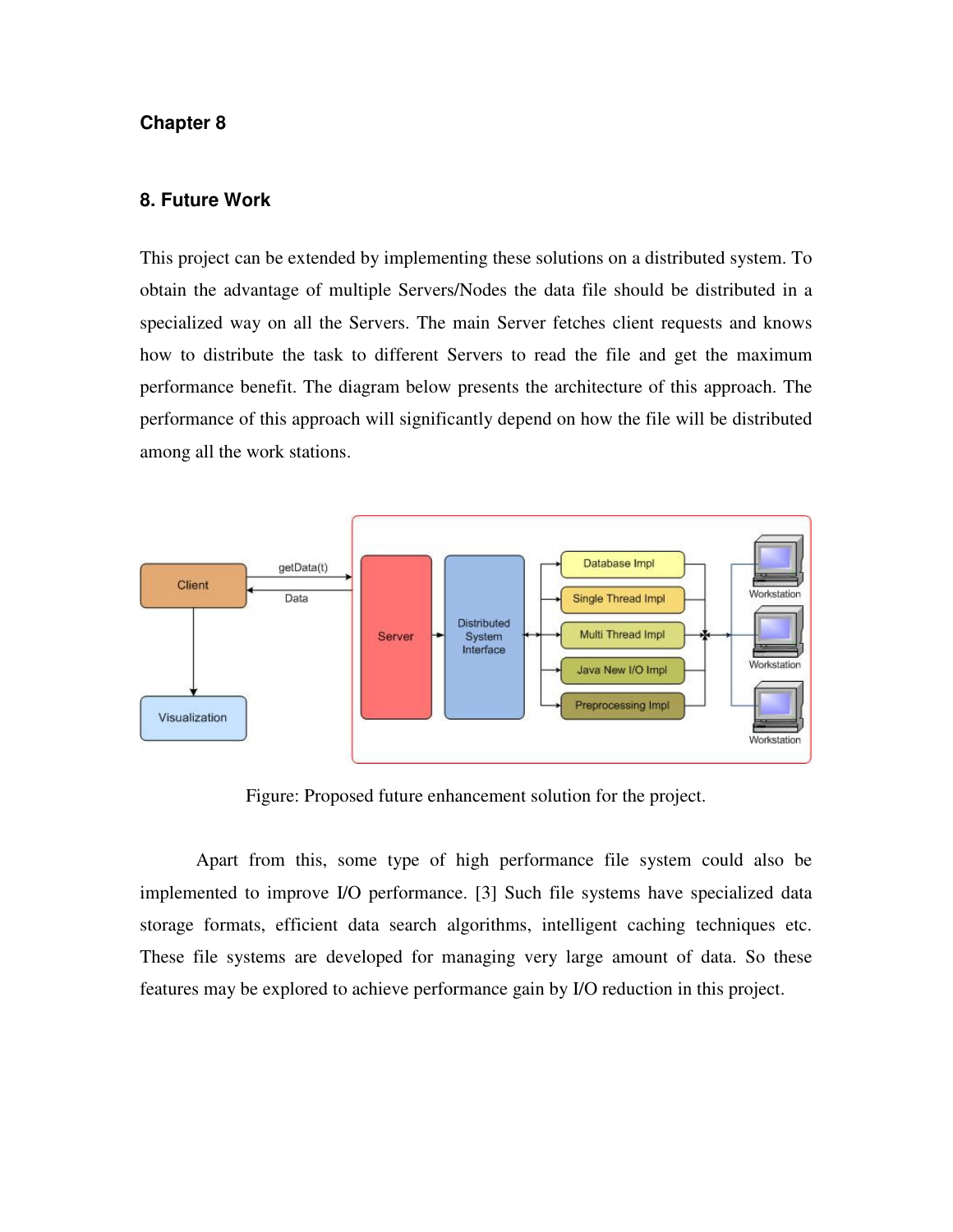Due to strict time constraints, this project could not explore these possibilities. But they are anticipated to give better performance as compared to the current implementation.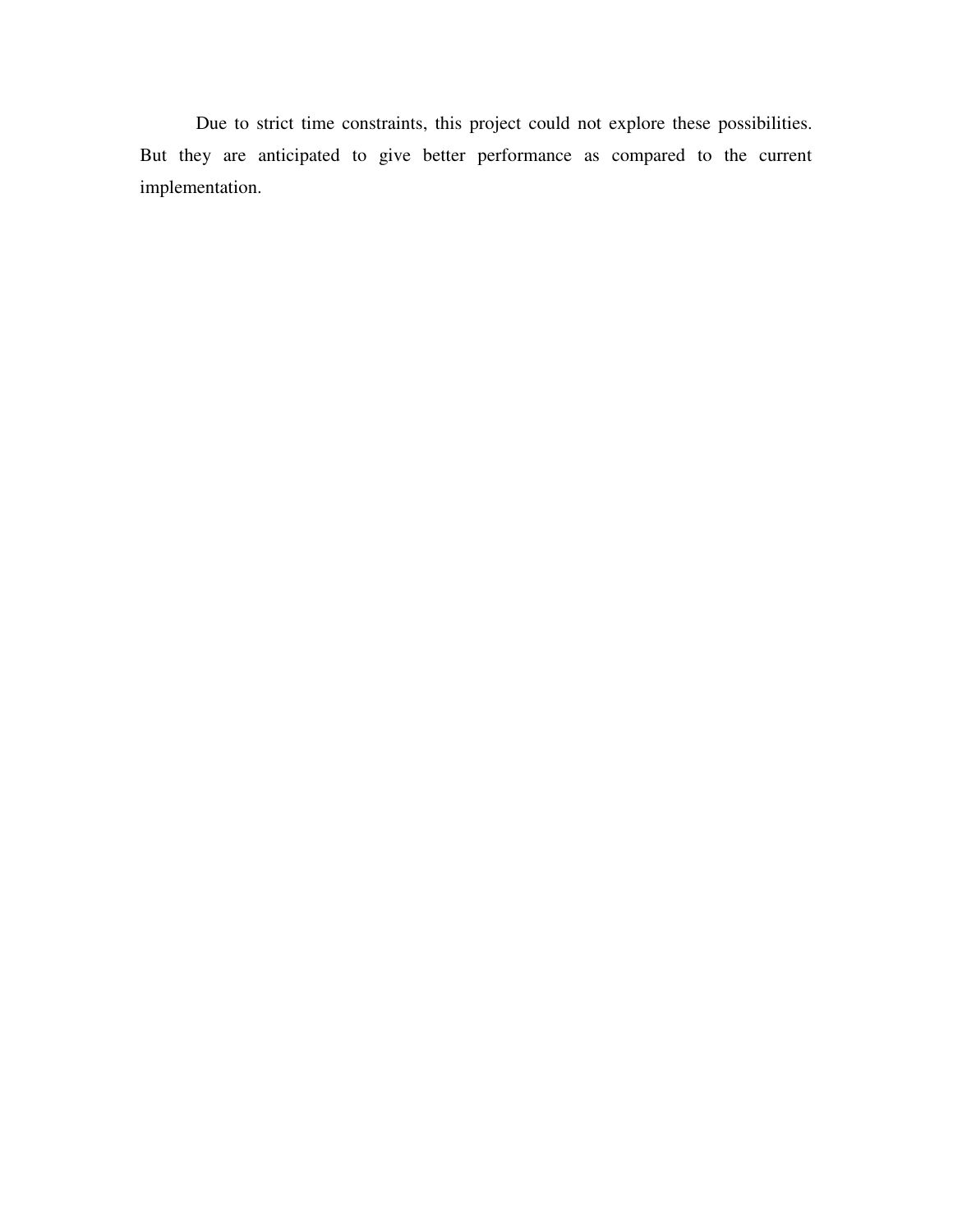#### **9. Conclusion**

The project identified the possible causes for poor performance of I/O and successfully implemented the proposed solutions to improve the I/O performance. Among the proposed solutions, the Database solution did not perform as intended and gave extremely poor results. New I/O implementation performed extremely good but requires considerable amount of system resources in the form of memory to obtain the intended performance.

Multithread implementation and preprocessing implementation performed well based on the specific parameters like thread number, columns to be read etc and the platforms on which they were executed. The performance of Multithread implementation on single processor Solaris machine was much better than its performance on multiprocessor Mac machine. All the results presented in the report were taken with 10 threads executing in parallel. The number of threads could be increased or decreased based on the file size or system resources. By increasing the number of threads it may happen that "heap over flow" exceptions will be thrown.

The performance of Preprocessing implementation depends on the platform on which it is executed and the size of the request sent to it by the client. If the number of columns requested by the client is more, the performance will be nearly as good as Multithread implementation or even worst if all file attributes are requested. The reason for this is that by doing so the overhead of file I/O increases and it performs poorly even as compared to Single Thread implementation.

The project proposed, implemented and tested five different implementations namely Database, Single Thread implementation, Multithread Implementation, New I/O and Preprocessing Implementation successfully. It proved to be a great learning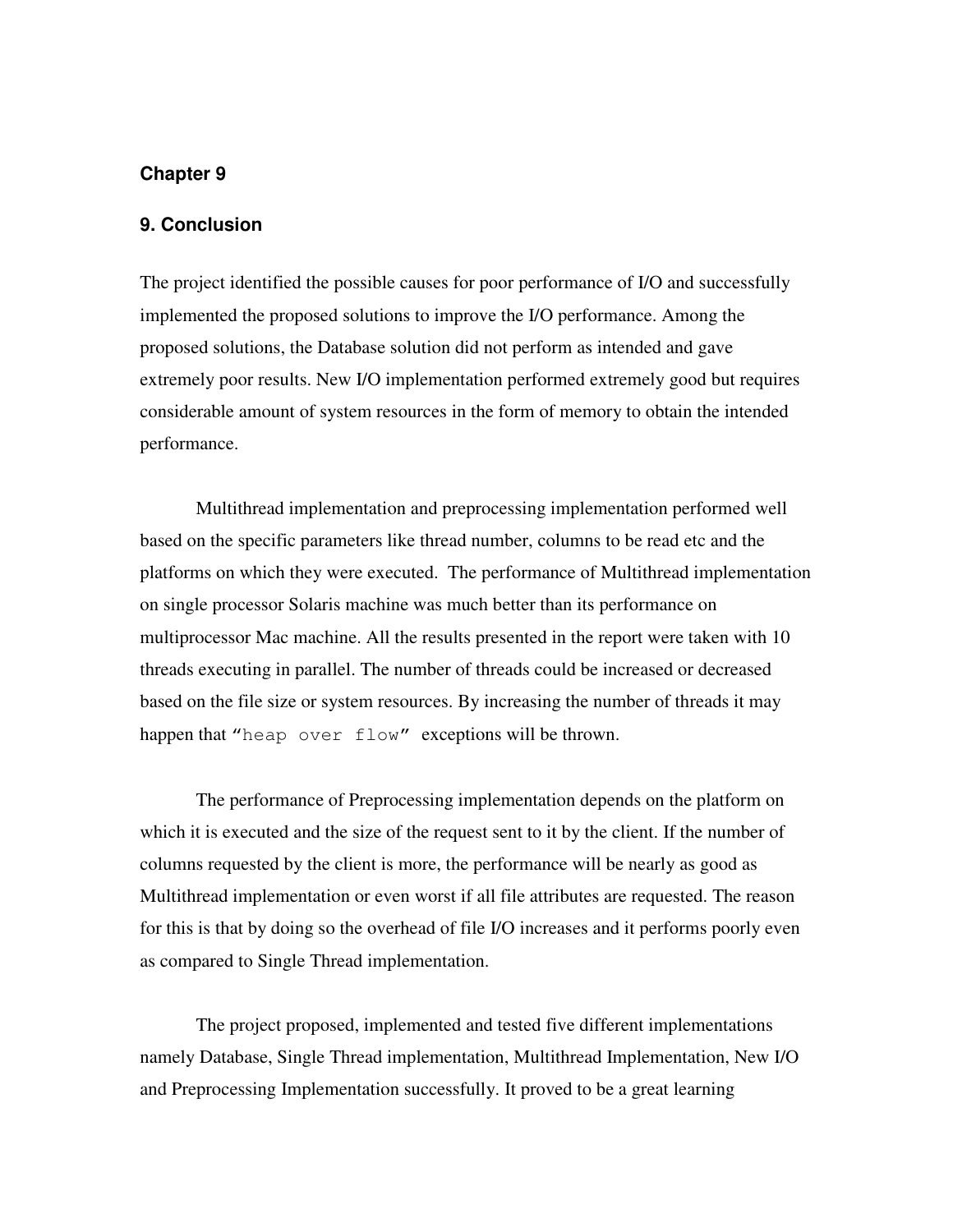experience and offered an in depth understanding about Java, New I/O, Databases and many other new technologies.